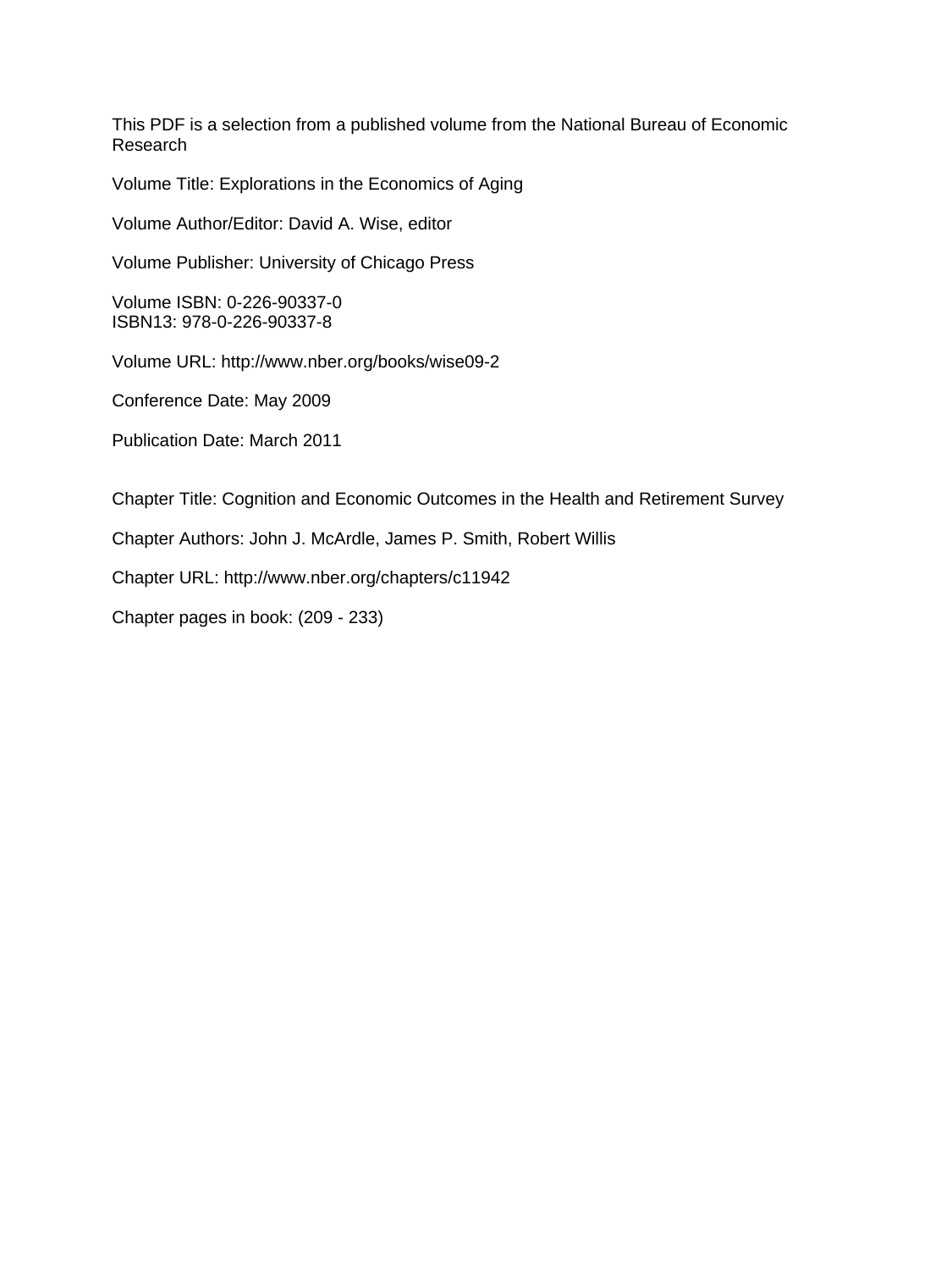# **Cognition and Economic Outcomes in the Health and Retirement Survey**

John J. McArdle, James P. Smith, and Robert Willis

**7**

Dimensions of cognitive skills are potentially important but often neglected determinants of the central economic outcomes that shape overall well- being over the life course. There exists enormous variation among households in their rates of wealth accumulation, their holdings of financial assets, and the relative risk in their chosen asset portfolios that have proven difficult to explain by conventional demographic factors, the amount of bequests they receive or anticipating giving (Smith 1999), and the level of economic resources of the household (Smith 1995). The premium on cognitive skills in economic decision making may also be increasing, as individuals are increasingly asked to take greater control of or to adjust prior decisions relating to their household wealth, their pensions, and their health care. These may be cognitively demanding decisions at any age but especially so at older ages.

This research will examine the association of cognitive skills with wealth, wealth growth, and wealth composition for people in their pre- and post retirement years. Our analysis will rely on selective waves of the Health and Retirement Survey (HRS), a nationally representative panel survey of Americans who are at least fifty years old. This analysis will be supplemented

John J. McArdle is senior professor of psychology at the University of Southern California. James P. Smith is a senior economist and holds the Distinguished Chair in Labor Markets and Demographic Studies at RAND Corporation. Robert Willis is professor of economics at the University of Michigan.

We would like to thank Iva MacLennan and David Rumpel for excellent programming assistance and Finis Welch and Ian Walker for their insightful comments on earlier drafts. This research was supported by grants (AG025529 and AG008291) from the National Institute of Aging to the RAND Corporation, to the University of Southern California (AG07137) and to the University of Michigan (AG026571). This chapter was presented at the NBER conference on economics of aging in Carefree, Arizona, May 2009.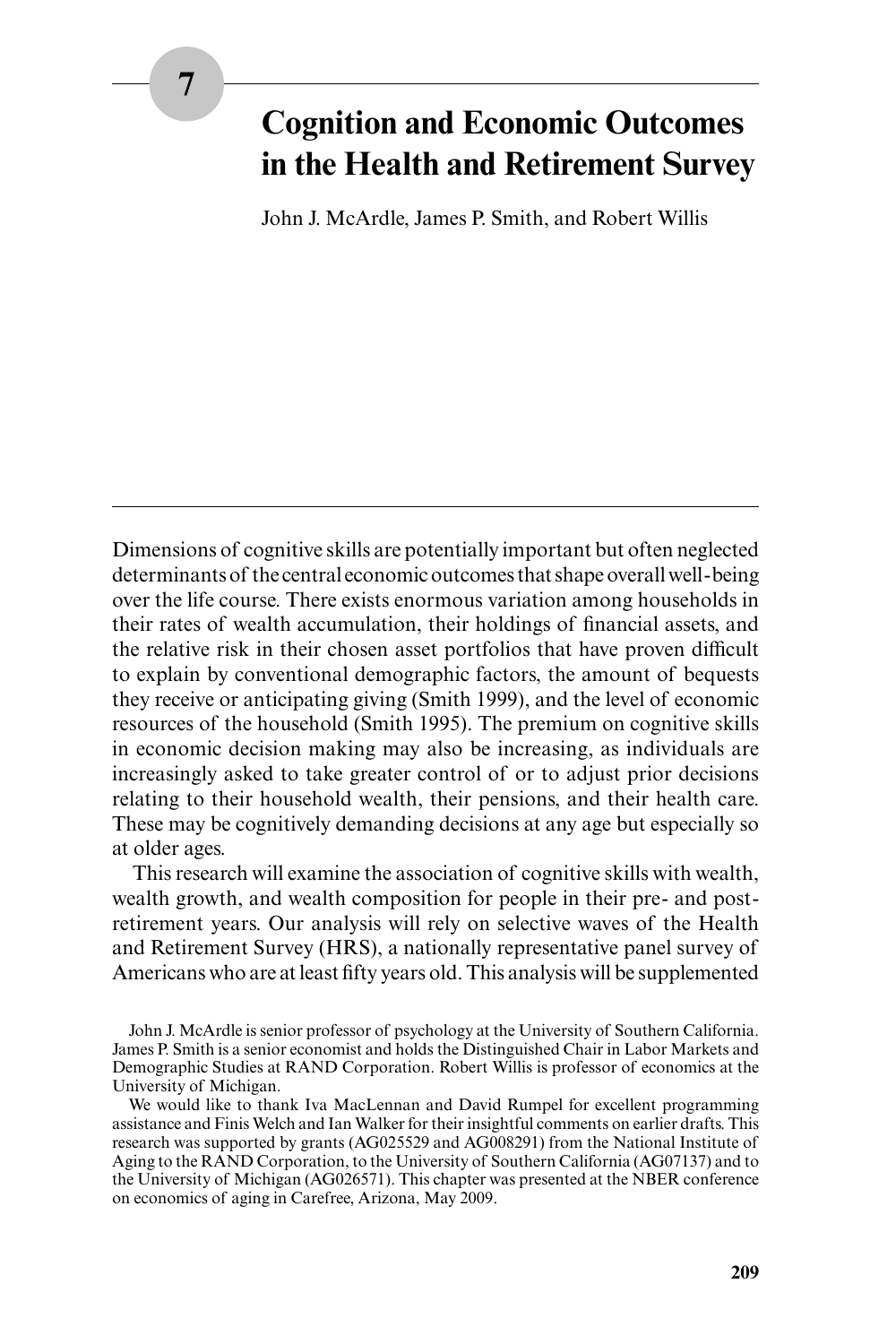by a cognitive economics survey (CogEcon) that measured several dimensions of cognition in more depth.

The HRS is well-known for its high-quality measurement of many key socioeconomic status (SES) outcomes, including income and wealth (see Juster and Smith [1997] and Juster, Smith, and Stafford [1999]). In addition, HRS includes in some waves several salient dimensions of cognitive skills. These cognition constructs start with immediate and delayed memory recall and the Telephone Interview of Cognitive Status (TICS) battery, as these have been established psychometrically to capture cognitive constructs of episodic memory and intact mental status (see McArdle, Fisher, and Kadlec 2007). Another key aspect of cognition included in recent HRS waves is numeracy, a simple summary measure of respondents' numerical ability. We also present data on two additional measures of numerical reasoning and retrieval fluency, both recently introduced into the HRS as experimental modules, to examine if these dimensions of cognition are associated with significant improvements in the ability of cognition to predict economic outcomes.

The chapter is organized into five sections. The next section presents the main conceptual components of cognition that may potentially influence economic outcomes. The following section describes the main data that we will use and the cognition variables available in the HRS. The third section highlights results that are obtained relating individual attributes, including their cognitive ability, to their total wealth, total financial wealth, and the fraction of wealth held in stock. The next section contains complementary results obtained from the cognitive economics survey (CogEcon), which has a more expansive list of cognitive variables. The final section highlights our main conclusions.

## **7.1 Cognition and Economics**

The mechanisms responsible for cognitive development over the life course that are related to economic outcomes may be the long- term result of many individual and group factors. It is established that children exposed to very serious environmental deprivation show markedly reduced cognitive abilities (Rutter 1985), but detectable effects of normal- range environments on cognitive ability are typically smaller. This is not surprising, given the large number of environmental risk factors and the small effect expected for any particular factor, and that the genetic contributions vary as well (Harden, Turkheimer, and Loehlin 2007). Specific factors associated with lower cognitive performance include low socioeconomic status, birth complications, poor early nutrition, family conflict, and many others (Conger et al. 1994; Ramey et al. 2000).

In a classic analysis of data from the Berkeley Studies, Elder (1974) found that effects of economic deprivation on adult functioning varied with gender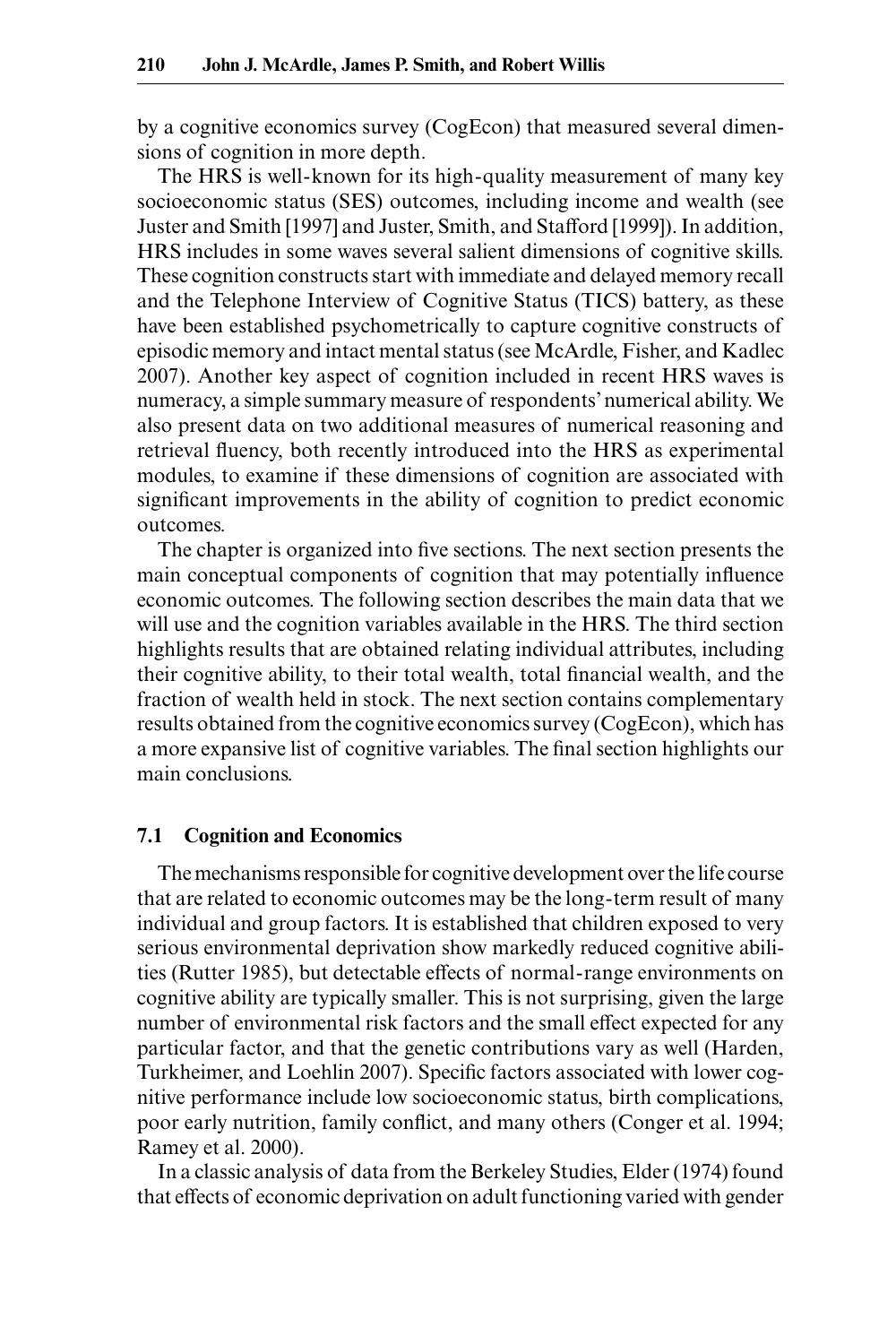and birth cohort. For males in the older cohort (OGS, born 1920 to 1922), being reared in a family with low SES during the Great Depression was associated with higher resilience in adulthood compared to males reared in more favorable circumstances. In contrast, for boys in the younger cohorts (BGS and GS, born 1928 to 1930) being reared in economic adversity was associated with lower psychological functioning in adulthood. These processes applied equally well to behavior of mothers and fathers, as well as sons and daughters. Lee et al. (2003) investigated the relation of educational attainment, husband's education, household income, and childhood socioeconomic status to cognitive function and decline among community- dwelling women aged seventy to seventy-nine years. Among well-educated women, educational attainment predicted cognitive function and decline, although other measures of socioeconomic status had little relation.

Whatever the origin of adult cognitive skills, financial matters are often not straightforward for most individuals and may depend in part on their ability to invoke several dimensions of cognitive skills. One needs to be interested in economic problems and feel comfortable in understanding the choices that are available amidst a wide array of options and feel confident about the computations involved in contrasting alternative rates of return of different assets often calculated over different time dimensions (Banks and Oldfield 2007). This may involve aspects of (a) retrieving relevant prior financial information from *memory*; (b) using one's accumulated knowledge and skills (*crystallized* intelligence [Gc]); and (c) the ability to draw inferences about what is the best solution to a novel problem (*fluid* intelligence [Gf ]). (For details, see Cattell [1987]; Horn and McArdle [2007]; McArdle and Woodcock [1998]).

A useful shorthand division of the principal dimensions of intelligence is to separate them into fluid intelligence (Gf) and crystallized intelligence (Gc). Fluid intelligence is the thinking part—memory, abstract reasoning, and executive function. In contrast, crystallized intelligence is the knowing part—the main accumulation of influence from education and lifetime experience (for more details, see McArdle et al. [2002]).

A parallel has been drawn between the psychological theory of fluid and crystallized intelligence and economic theories of investment in human capital. In the formulation of Willis (2007), based on the Ben- Porath human capital production function, fluid intelligence can be thought of as the ability parameter and crystallized intelligence as the accumulated stock of human capital. To be more concrete, the conceptual relationship between these aspects of cognition and human capital knowledge might be summarized as

(1) 
$$
Q_t = B_0(s_t K_t)^{B_1} D_t^{B_2}.
$$

In this model a production function relates the amount of learning or increments in human capital  $(Q_t)$  to ability  $(B_0)$ , investments from existing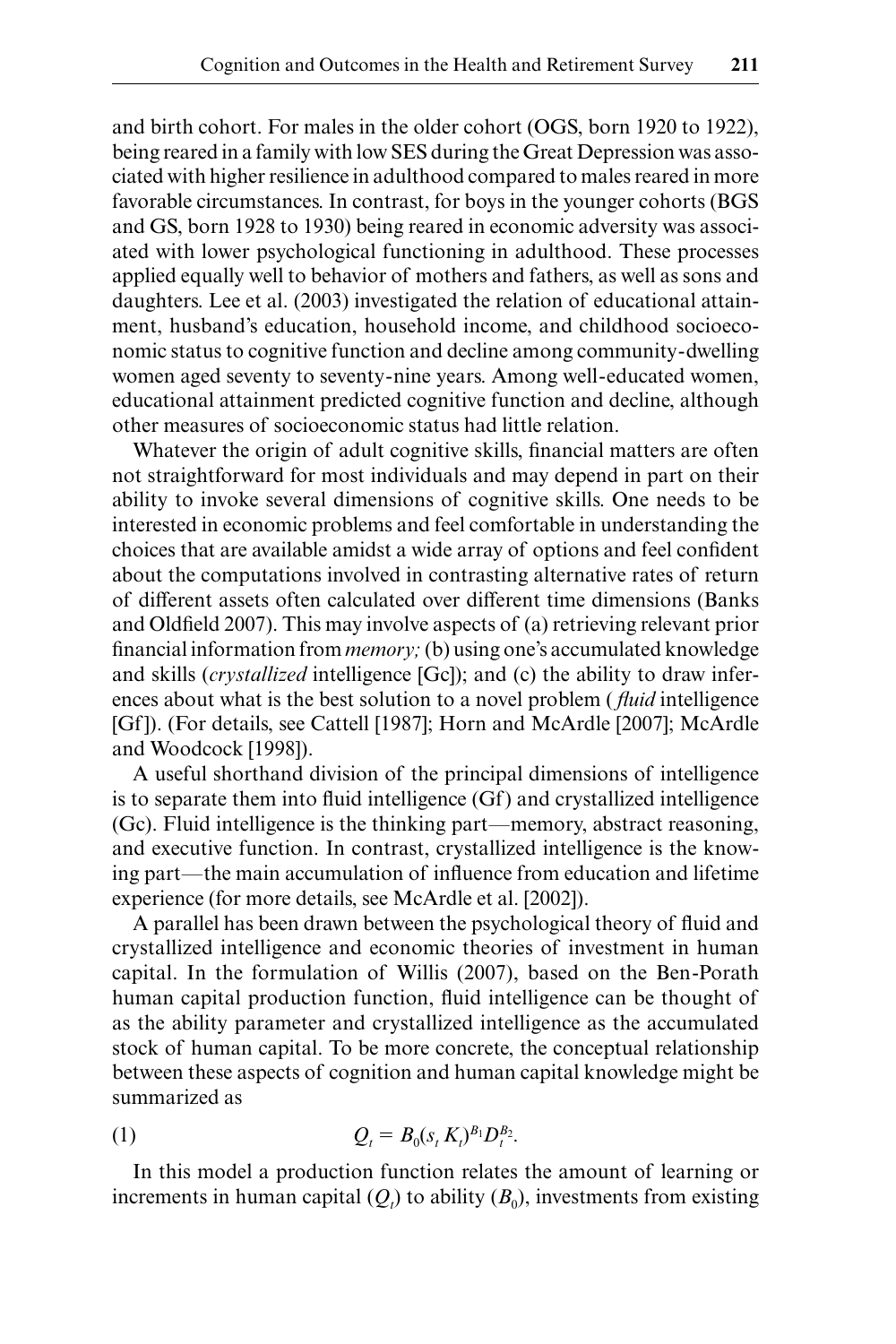stock of human capital  $(K<sub>i</sub>)$ , and purchased market inputs  $(D<sub>i</sub>)$ . Given its emphasis on ability to think and execute, fluid intelligence  $(Gf)$  most closely corresponds to the ability parameter  $B_0$ . In this production function the crystallized intelligence (Gc) role as a surrogate for accumulated knowledge is a close parallel to the existing stock of human capital or knowledge  $(K<sub>t</sub>)$ . If we think of the output in equation  $(1)$  as increments in knowledge about financial matters, elements of cognition that mimic Gf and Gc will both affect this accumulation and affect financial outcomes. Of course, most everyday cognitive tasks have elements of both fluid and crystallized intelligence so there is not yet an established tight connection between cognitive measures and underlying parameters of the production process.

In an insightful application, Delevande, Rohwedder, and Willis (2008) consider an individual's knowledge of finance to be a component of human capital—or crystallized intelligence—that allows people to achieve a higher expected return on their assets, holding risk constant. They assume that an individual produces additional financial knowledge by combining his or her fluid intelligence or ability, crystallized intelligence, and effort according to a human capital production function (Ben Porath 1967; Cunha and Heckman 2007). The motivation to acquire financial knowledge depends on an important scale economy in this investment process. While increased knowledge raises the feasible expected return per dollar, the total value of the investment depends on the number of dollars to which the improved return is applied.

Thus, other things equal, the value of acquiring financial knowledge is higher for persons who desire higher levels of retirement wealth because of a higher lifetime income, a lower rate of time preference, or lower definedbenefit pension wealth. Similarly, investment will be greater among persons who have lower costs or greater efficiency in acquiring additional knowledge because of greater fluid intelligence or because they have more financial knowledge obtained in their formal education or on the job.

Moreover, these issues may become increasingly salient as the population ages because many aspects of these basic cognitive skills are known to begin to deteriorate from different levels and at varying rates for individuals, starting in middle age and often at even earlier ages. Figure 7.1 plots a simple summary of these age patterns, separating out life cycle paths of intelligence, as well as its fluid and crystallized intelligence components. As in other forms of human capital, crystallized intelligence is believed by cognitive psychologists to grow rapidly with age, but at a decreasing rate plateauing somewhere in the age fifty range. In contrast, elements of fluid intelligence are believed to peak relatively early in life (during adolescence) and then steadily decline with age thereafter.

Problems associated with declines in fluid intelligence with age may be compounded if older individuals are asked to take more personal control of their accounts and the financial decisions about their wealth holdings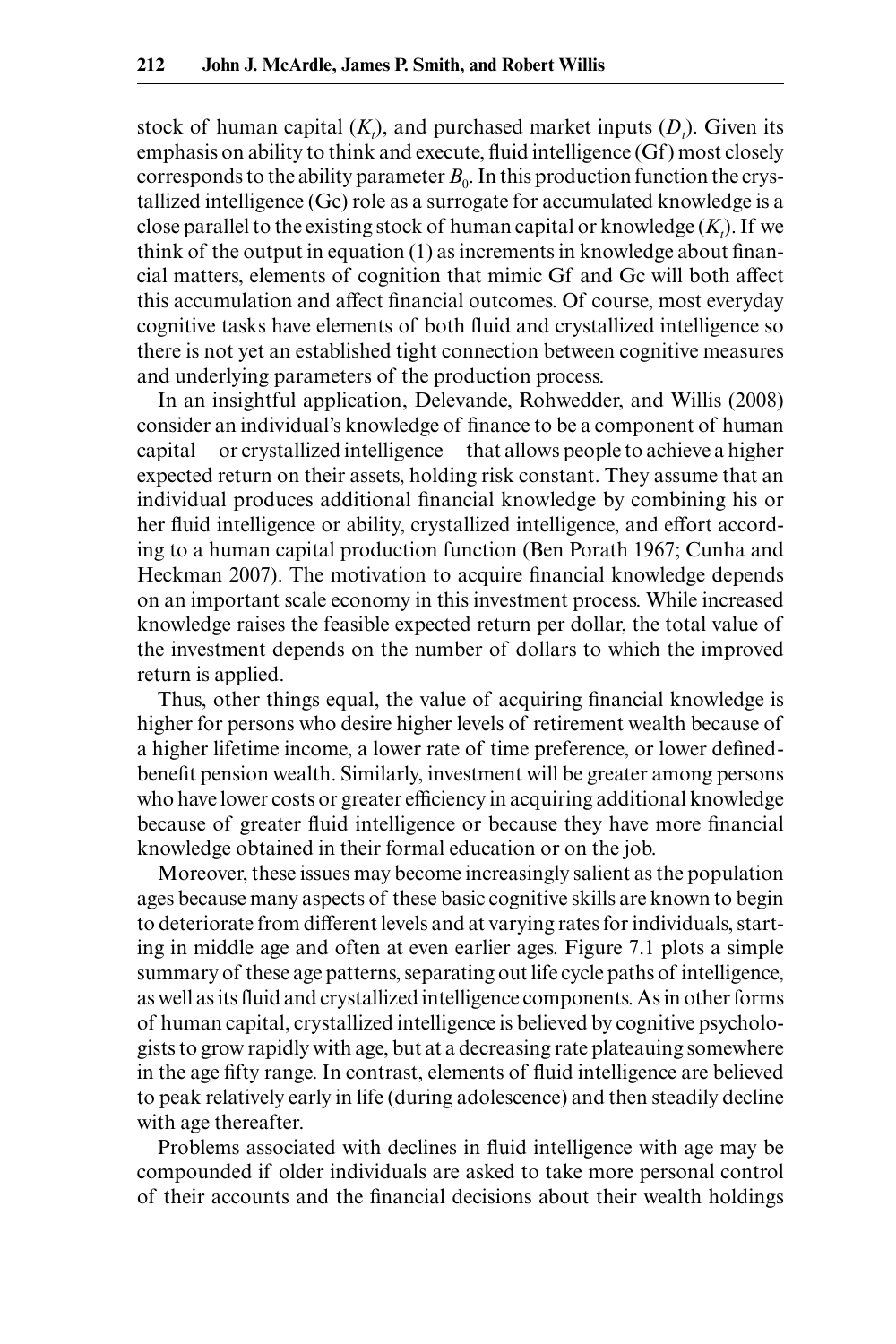

Fig. 7.1 Life cycle pattern of fluid and crystallized intelligence

*Source:* Cattell (1987, 206): Figure 1. A theoretical description of life span curves of intellectual abilities. (Reprinted with permission.)

and its future trajectory (Hershey et al. 2007). It is possible that the recent financial collapse may place even greater demands on the ability of individuals to make good financial decisions about their wealth holdings in order to maintain income security during their retirement years. For many of these individuals there was little reason to acquire financial knowledge beforehand and they may now be left in a situation of relatively low levels of Gc coupled with rapidly declining levels of Gf.

#### **7.2 Data and Measures of Cognition in the Health and Retirement Survey**

This research will rely on a subset of surveys from the Health and Retirement Study (HRS), a nationally representative longitudinal survey of the population of the United States who are over fifty years old. The overall objective of the HRS is to monitor economic transitions in work, income, and wealth, as well as changes in many dimensions of health status among those over fifty years old. The current version of HRS is representative of all birth cohorts born in 1947 or earlier. Follow- ups of all surveys have taken place at approximately two- year intervals.

In HRS, questions were included in each core interview on demographics, income and wealth, family structure, health, and employment. An important advantage of these surveys is that they all contain high- quality wealth modules. In HRS, a very comprehensive and detailed set of questions was asked to measure household wealth. In addition to housing equity, assets were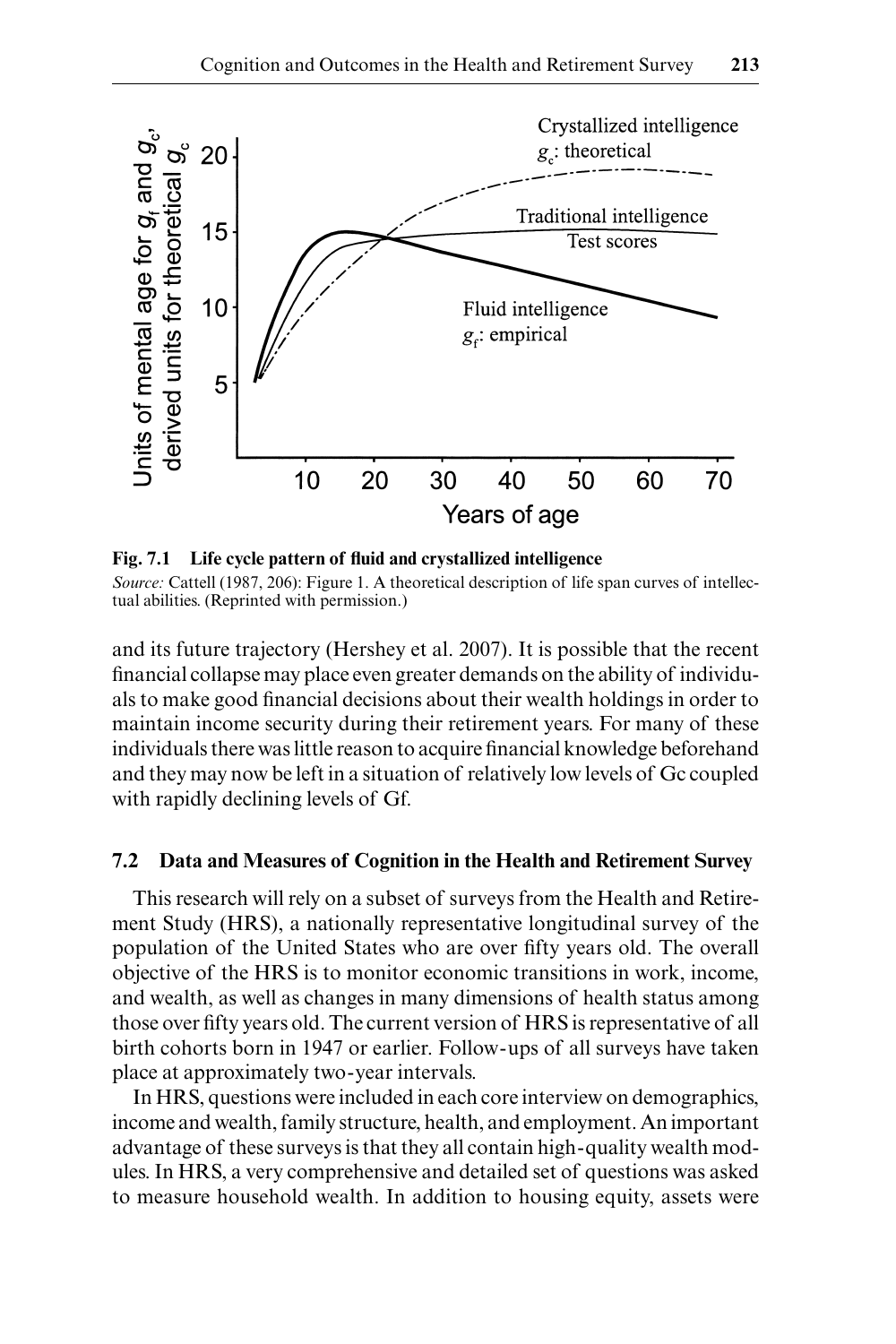separated into the following eleven categories: other real estate; vehicles; business equity; IRA or Keogh; stocks or mutual funds; checking, savings, or money market funds; CDs, government savings bonds, or treasury bills; other bonds; other assets; and other debt.

The subsets of HRS that we used are dictated by the types and availability of cognition measures in HRS (see Herzog and Wallace 1997; Herzog and Rodgers 1999; and Ofstedal, Fisher, and Herzog 2005). The HRS cognition variables were intended to measure episodic memory, intactness of mental status, numerical reasoning, broad numeracy, and vocabulary. More recent work indicates that measures of cognitive speed can be obtained directly from the HRS, but these measures are relatively new and not yet available for this research.

We rely on two memory measures—immediate and delayed *word recall* available in HRS in every wave in the same form since 1995. Respondents are read a list of ten simple nouns and are then asked to immediately repeat as many of these words as they can in any order. After a five-minute measurement of self-rated depression, they are then asked to recall as many of the original words as possible.<sup>1</sup> Following the analysis of McArdle, Fisher, and Kadlec (2007), we form an episodic memory measure as the average of immediate and delayed recalled results. *Episodic memory* may be a necessary component of reasoning (both *fluid and crystallized intelligence*).

Our second cognitive measure is the mental status questions of the Telephone Interview of Cognitive Status (TICS) battery, established to capture intactness or mental status of individuals. The TICS questions consist of the following items—serial 7 subtraction from 100 (up to five times), backwards counting (from 20 to 1), naming today's date (month, day, year), and naming the president and vice president of the United States. Answers to these questions are aggregated into a single *mental status* score that ranges from 0 to 10. The same form of mental status scores have been available since Asset and Health Dynamics Among the Oldest Old (AHEAD) 95 and HRS 96 (Herzog and Rodgers 1999).

The third cognition measure available is a *number series* test adapted from the Woodcock-Johnson (WJ-R) battery of tests for *fluid reasoning* (McArdle, Fisher, and Kadlec 2007). This test was administered in a 2004 experimental module to a random sample of over 1,200 respondents. This represented an attempt to achieve test scores from a subset of items from the *number series* test of WJ III using an adaptive testing methodology. Each respondent was asked no more than six items where the subsequent sequence of items at each point was determined by correctness of each answer. This test was administered again in a 2006 experimental module where roughly

<sup>1.</sup> In HRS 92 and 94, the original set consisted of twenty words. The same word list is not repeated in the next three subsequent rounds and husbands and wives were given a different list (see Ofstedal, Fisher, and Herzog 2005).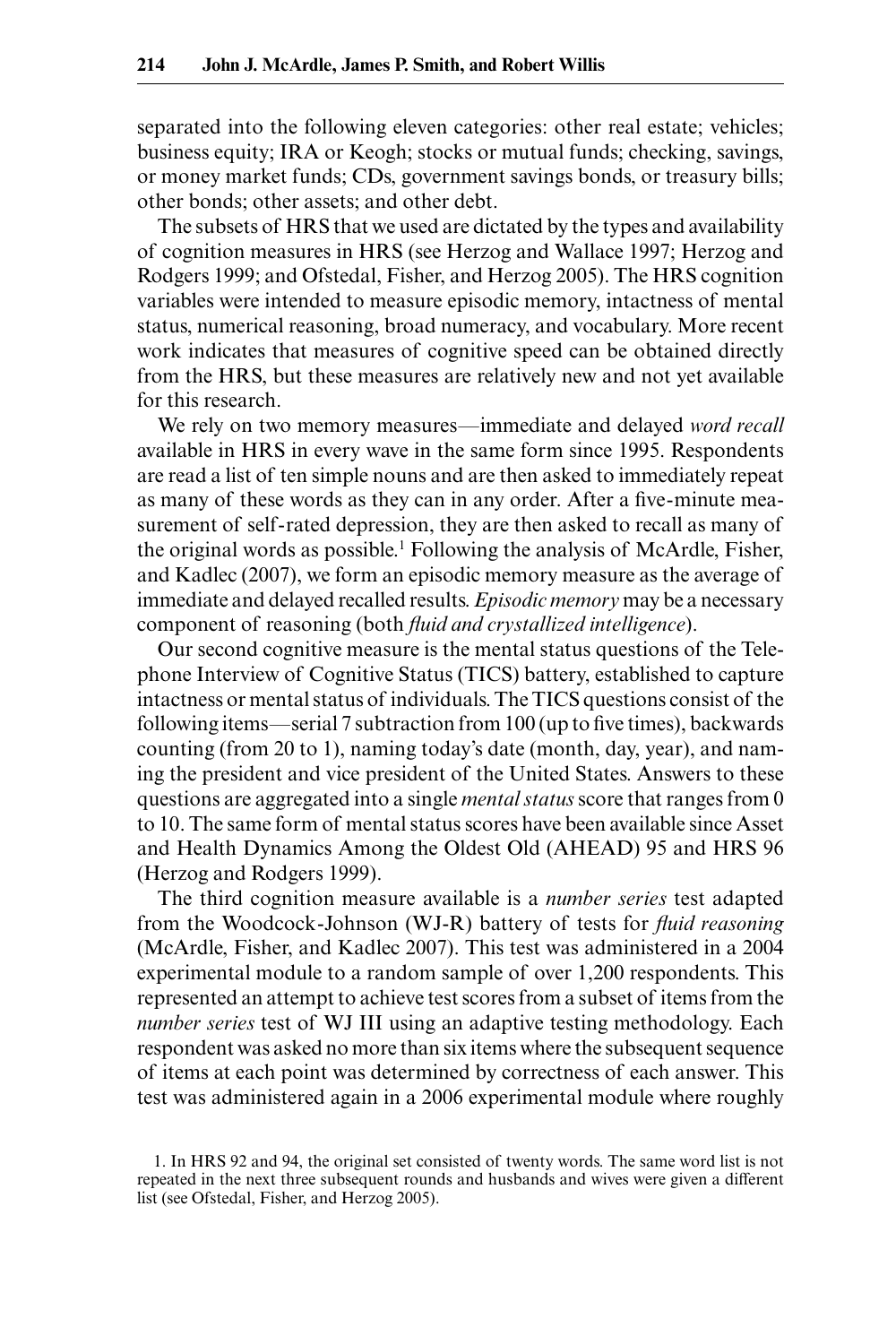half of respondents who were tested in 2004 were tested again. Fifty percent of those given the test in the 2006 experimental module had not been tested previously. For each respondent, a score was created on the W- scale (logit metric) where higher scores indicate better performance. Because this numerical reasoning test has not yet been placed in the HRS core, sample size is smaller and statistical power may be fairly low. To mitigate these problems, we maximized number of observations with a score by taking an available score from either the 2004 or 2006 experimental module if available. If respondents were tested twice, scores were averaged.

The fourth measure deals with a WJ form of *retrieval fluency*, which was administered in an experimental module in HRS 2006. Respondents were given a category and asked to mention as many items as they could within a forty-five second time frame (shorter than the typical WJ format). The number of correct and incorrect answers was counted by the interviewer.

Starting with HRS 2002 and then asked in alternative waves for repeat interviews, three questions were added to the core interview to measure *numeracy* (respondents' numerical ability). These questions involve the computation of three mathematical computations and one is scored as either correct or incorrect on each of them.2 Four scores are possible, running from zero to three depending on the number of correct answers.

Thus there are five different measures of cognition available in the HRS that we use in this analysis. While the *episodic memory, mental status,* and *numeracy* are available in multiple core waves in the same form, the other two measures are in an experimental module in a specific wave (*number series* and *retrieval fluency*). This form of availability determines the types of analysis that are possible with the full cognition measures.

A very simple schematic of the translation of these HRS cognition measures into the Gf and Gc components of intelligence is provided following. *Episodic memory* is a very general measure of an important aspect of fluid intelligence since access to memory is basic to any type of cognitive ability. Most of the HRS variation in this measure is picking out the low end people with bad memory. Similarly, fluid reasoning, as captured by the *number series,* is perhaps our best measure of Gf for numerical ability skills most relevant for financial decision making. *Numeracy*, the actual ability to perform numerical skills mostly learned in schools, represents our preferred measure of Gc for numbers. *Retrieval fluency* is possibly another proxy for Gc since it measures our retrieval of elements of accumulated knowledge, although in this application it captures the retrieval of verbal knowledge (e.g., the number of animals one can name in forty-five seconds) and not

<sup>2.</sup> Another cognition measure is only available for the original cohort of HRS (those fifty-one to sixty-one years old in 1992) and was a onetime measure. In HRS 92, a modified version of the similarities subscale of the Wechsler Adult Intelligence Scale was revised (*WAIS- R*). This was used to access higher level abstract reasoning by comparing a list of seven pairs of words and then describing how they were alike.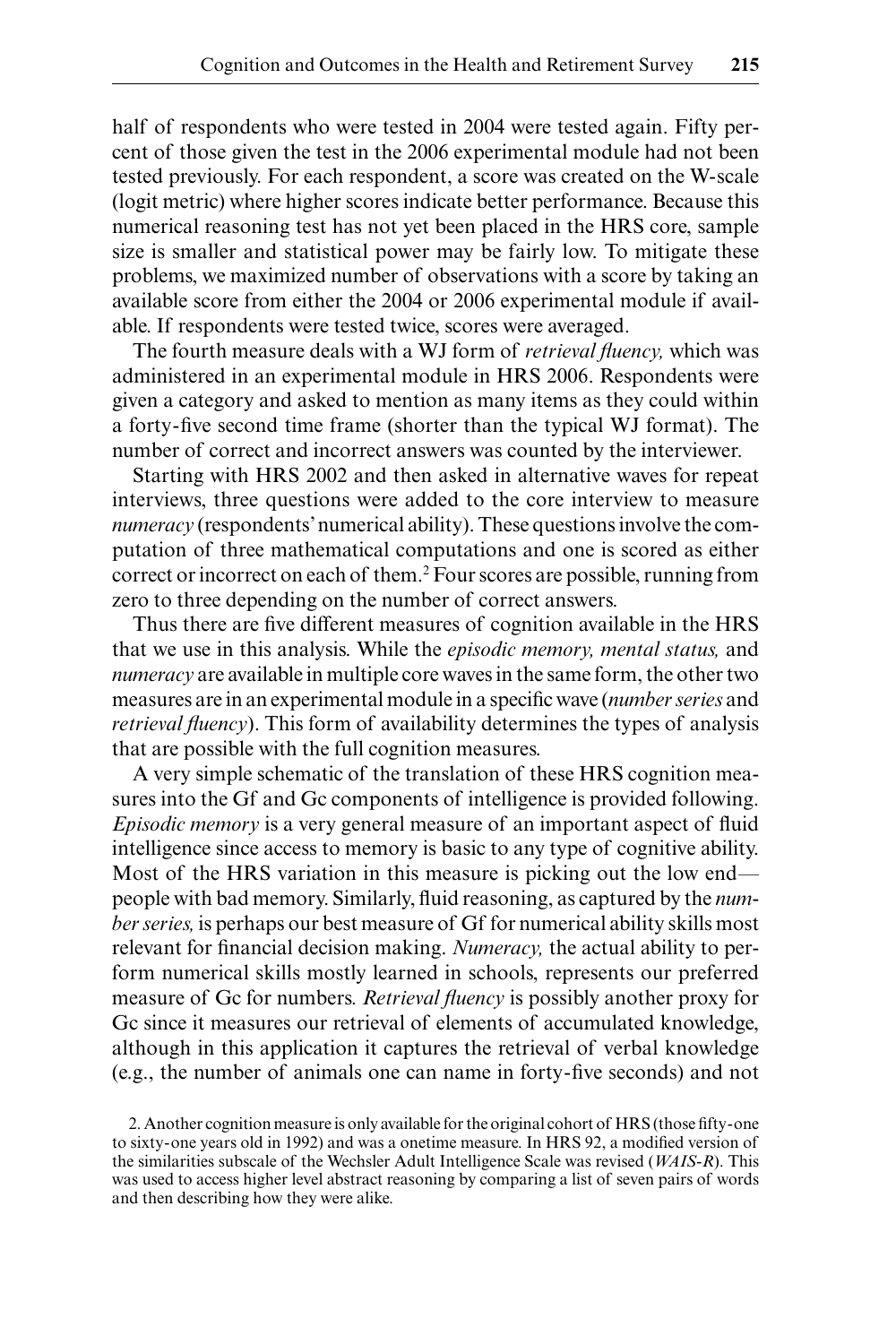financial knowledge. We will deal with the ability to retrieve financial knowledge, a broader measure of math achievement, and general intelligence when we discuss the cognitive economics survey (CogEcon) later. Finally, the TICS score contains elements of both Gf and Gc—cognitive skills needed for everything but specific to nothing. The types of questions asked are not specific to the financial domains of life.

Types of Cognition Measures Available in the Expanded HRS

- Episodic memory—*short- term memory*
- Telephone Interview of Intact Cognitive Status (TICS—Gf and Gc needed for everything but specific to nothing
- Number series—Fluid Reasoning close to Gf for numerical ability
- Retrieval fluency—Gc—ability to retrieve long-term storage
- Numeracy—Gc for numbers or quantitative ability—Gq

## Additional Measures in CogEcon

- Calculation—Gc—math achievement or general quantitative ability Gq
- Matrix reasoning—Gf—nonverbal reasoning and general intelligence
- Financial literacy—Gc—knowledge of financial matters, especially at the high end

The cognitive measures listed above are intended to indicate different aspects of the adult cognitive profile (see McArdle et al. 2002). Prior research has suggested strong normative age declines in most of these cognitive functions, but a hierarchy of cognitive strengths and weakness of any individual are indicated in many aspects of adult daily functioning. At a most basic level, the need for an intact neurocognitive system is thought to be necessary to deal with everyday issues in communication and learning in the simple judgments needed for survival (e.g., gathering food and water). At another step up in everyday complexity, the ability to remember to complete tasks, to be able to react to simple stimuli, and the ability to deal with simple numerical problems are important skills in the consideration in successfully dealing with everyday challenges (see Farias et al. 2008) Higher order aspects of cognitive skills, such as having expertise in a specific area (i.e., *crystallized intelligence*), or in reasoning in novel situations (i.e., *fluid intelligence*), will be necessary fundamentals in the ability to deal with more complex economic challenges (Hershey et al. 2007; McArdle, Fisher, and Kadlec 2007).

As pointed out by Banks and Oldfield (2007), there are several credible reasons why numeracy, a score representing knowledge about numerical problems, may be related to financial outcomes. More numerate individuals may be more adept at complex decision making, including those involved in financial decisions (Peters et al. 2006). More numerate individuals also appear to be more patient and thus are more likely to have saved and invested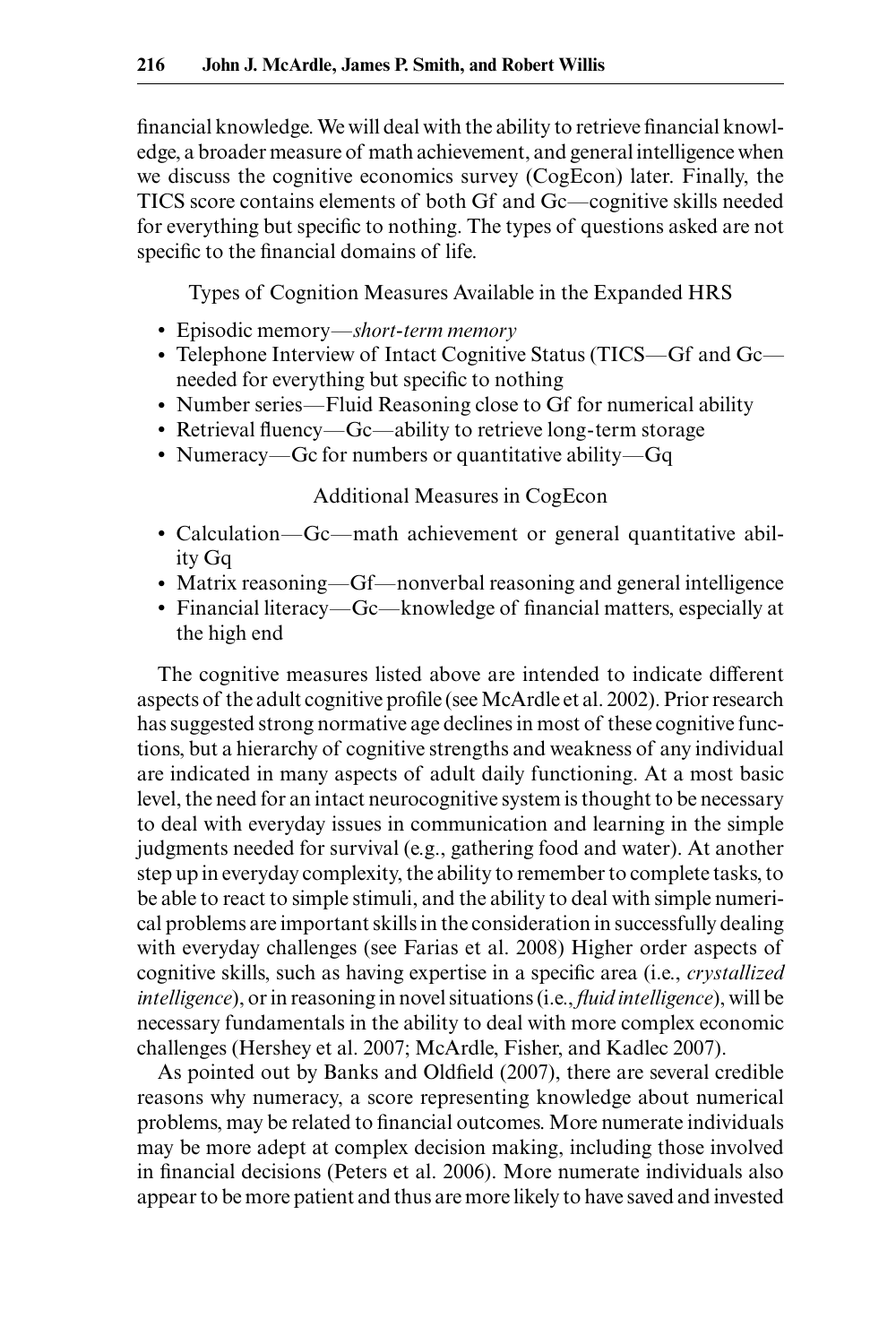in the past (Parker and Fischhoff 2005) and perhaps less risk averse (Benjamin, Brown, and Shapiro 2006).<sup>3</sup>

The use of more abstract reasoning with numbers, as in the simple *number series* puzzles, is intended to represent a different form of cognition (i.e., fluid intelligence), and it is not clear how these abilities are useful in the accumulation of wealth). Examining results from a twenty-five-item test of financial knowledge on the Cognitive Economics Survey, Delevande, Rohwedder, and Willis (2008) find that the *number series* score has a strong and significant effect on the test score, as does educational attainment and number of economics courses the respondent has had.<sup>4</sup> In addition, they find that women, especially older women, have considerably lower test scores than men, probably reflecting a household division of labor about household financial decisions that was especially sharp in earlier cohorts. These ideas about the independent impact of different forms of cognition are directly examined in this research.

## **7.3 Individual- Level Analysis in the HRS**

In this section, we report our main empirical results describing the relation of these dimensions of cognition to wealth accumulation among middle aged and older adults. Table 7.1 lists means, medians, and standard deviations of variables that enter into the statistical analysis. Mean household wealth in this sample is about \$500,000, but wealth has its well- known features of high variability and skewness as the median is just under \$200,000. Similarly, total financial wealth is around \$313,000 and is even more highly skewed as the median financial household wealth is only \$56,000. On average, 9 percent of all financial wealth is held in stock. Mean household income is about \$62,000, but income is also very unequal across these individuals (but not as much as wealth is).

Two- thirds of these individuals live as couples, 59 percent are female, and the average age is sixty- eight years old. In these birth cohorts, the typical sample member is a high school graduate. Nine percent of the sample is Latino and 16 percent are African American, reflecting oversamples of both groups in the HRS.

On average, HRS respondents remembered half of the ten words spoken to them in immediate and delayed recall with two- thirds of the sample being able to recall between three and seven words. The HRS respondents were able to correctly compute only a bit more than one answer correctly in

<sup>3.</sup> Reverse causality is possible where greater involvement in complex financial decisions improves numerical ability.

<sup>4.</sup> The Cognitive Economics Survey, designed by a team of economists led by Willis, was administered during 2008 to a national sample of 1,222 persons, age fifty-one and older (and their spouses regardless of age), who are participants in the National Change and Growth Survey, a cognition survey designed by McArdle and colleagues (2002).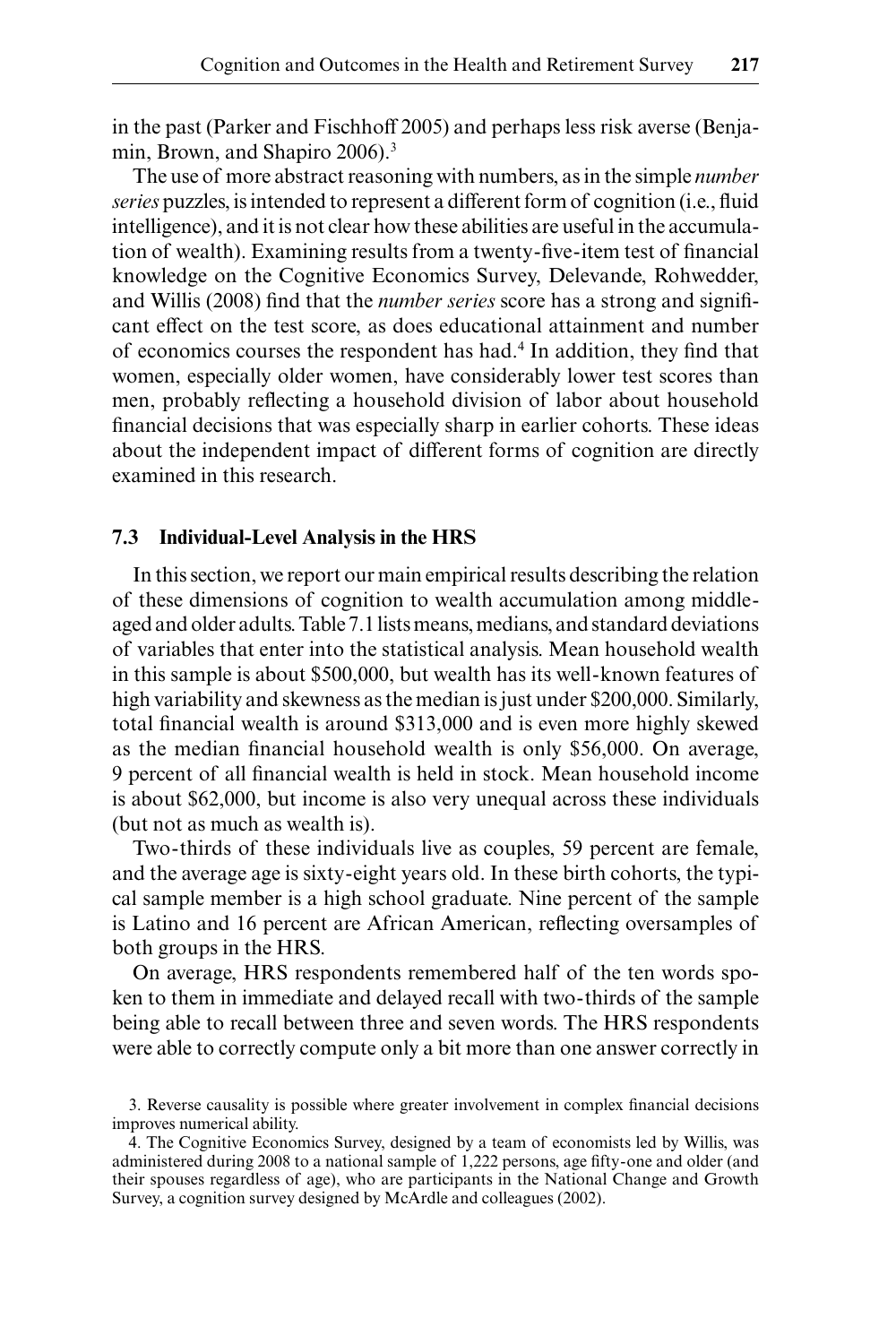| Variable                              | Mean  | Median | Standard dev. |
|---------------------------------------|-------|--------|---------------|
| Total household wealth <sup>a</sup>   | 498.9 | 198.0  | 1,228.83      |
| Total financial wealth <sup>a</sup>   | 312.7 | 55.9   | 1,039.9       |
| Percent of financial wealth in stocks | 8.96  | 0.0    | 20.86         |
| Percent couples                       | 0.65  | n.a.   | 0.487         |
| Total income <sup>a</sup>             | 62.18 | 37.00  | 173.22        |
| Female                                | 0.589 | n.a.   | 0.492         |
| Hispanic                              | 0.093 | n.a.   | 0.290         |
| Nonwhite                              | 0.163 | n.a.   | 0.369         |
| Education                             | 12.31 | 12.00  | 3.40          |
| Age                                   | 68.0  | 68.0   | 11.1          |
| Cognition variables <sup>b</sup>      |       |        |               |
| Number series (W-scale)               | 498.8 | 507.5  | 40.2          |
| TICS mental status $(0-10)$           | 8.85  | 10.00  | 2.16          |
| Word recall $(0-10)$                  | 4.85  | 5.00   | 1.73          |
| Numeracy                              | 1.19  | 1.00   | 0.90          |
| Retrieval fluency (W-scale)           | 496.0 | 499.6  | 12.05         |

**Table 7.1 Means and standard deviations**

 $Note: n.a. = not applicable.$ 

a Thousands of dollars.

bDefined over cases asked the cognition questions.

the three question *numeracy* sequence. The experimental HRS measures of *number series* and *retrieval fluency* are both calculated as W scores (McArdle and Woodcock 1998). Each W score is artificially centered at 500 based on the ten- year- olds in the norming sample. The W scoring metric is used so that the change in the probability of getting an item right increases by 25 percent for every 10- point change in the W score. In this W score metric, the resulting average of *number series* and *retrieval fluency* are slightly below 500 and distribution in scores are approximately normal.

We estimate models for three financial outcomes at the individual level: total household wealth, total financial wealth, and the fraction of financial wealth held in stocks. These models are estimated both in level form (in 2006) in table 7.2 and as changes from a year 2000 base in table 7.3. The estimated coefficients and associated *t* statistics based on robust standard errors are also listed in these tables. Noncognition variables included in these models are standard: gender of the respondent  $(1 = \text{female})$ , race  $(1 = \text{African})$ American), Hispanic (1 = Latino), a quadratic in age, marital status (mar $ried = 1$ ), a quadratic in household income, and years of schooling. The only nonstandard demographic variable is an indicator variable for whether the respondent was the financial respondent—the partner who was most knowledgeable about financial matters and who answered all householdlevel financial questions in the HRS survey.

The full set of available cognition variables is included in all models. As described before, some cognition variables such as *number series* and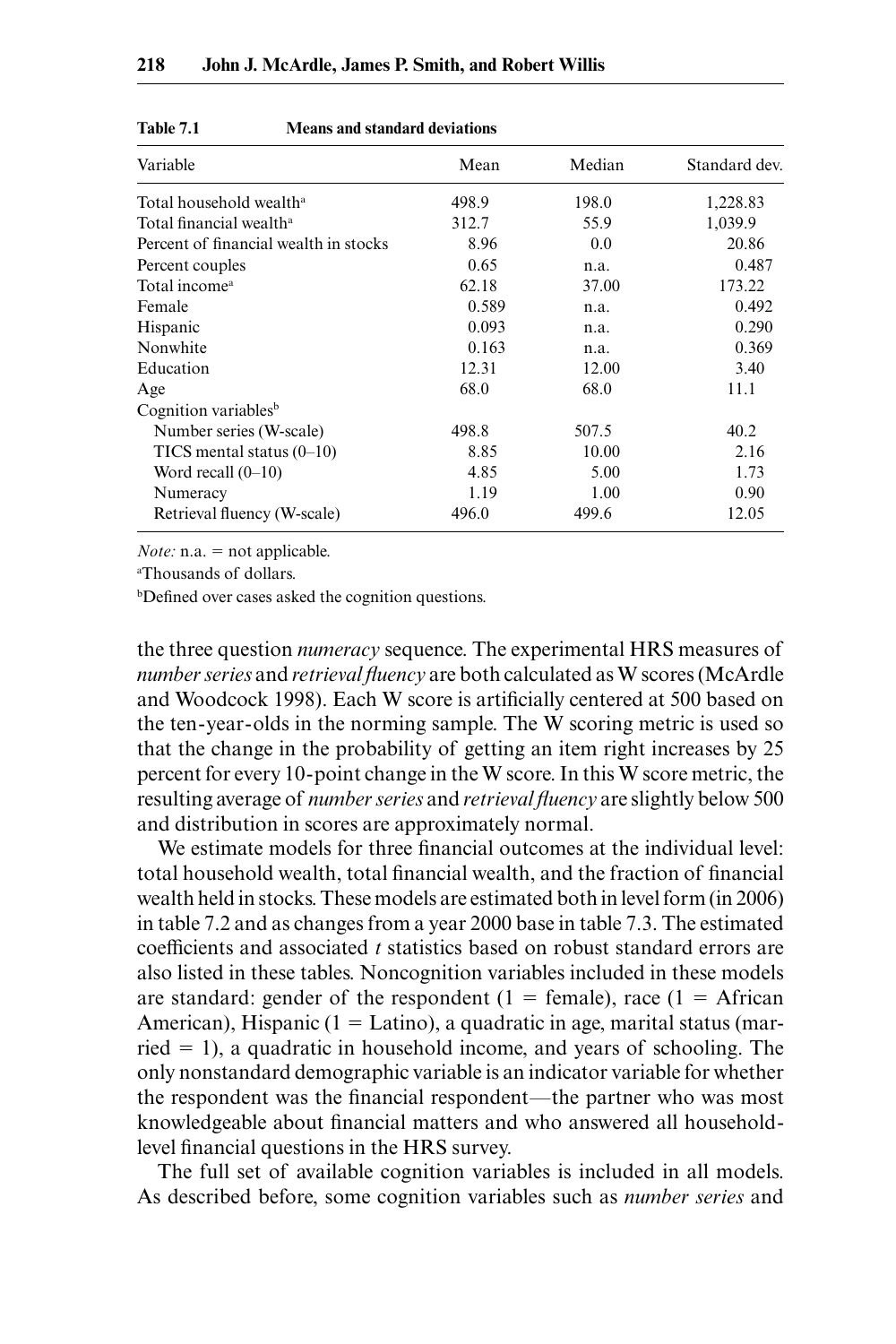|                     | Total wealth |                | Total financial<br>wealth |                | Percent in stock |                |
|---------------------|--------------|----------------|---------------------------|----------------|------------------|----------------|
|                     | Coef.        | $\mathfrak{t}$ | Coef.                     | $\mathfrak{t}$ | Coef.            | $\mathfrak{t}$ |
| Female              | 5.04         | 1.39           | $-0.69$                   | 0.46           | 0.63             | 1.72           |
| Hispanic            | $-7.44$      | 1.21           | $-16.48$                  | 6.46           | $-1.61$          | 2.43           |
| Nonwhite            | $-60.23$     | 12.86          | $-24.71$                  | 12.71          | $-3.36$          | 6.68           |
| Age                 | 18.13        | 11.21          | 6.13                      | 9.13           | $-0.59$          | 3.47           |
| Age squared         | $-0.10$      | 9.16           | $-0.03$                   | 7.22           | 0.01             | 5.54           |
| Couple              | 52.01        | 11.96          | 14.38                     | 7.97           | $-0.16$          | 0.36           |
| Education           | 10.94        | 18.08          | 3.86                      | 15.35          | 1.00             | 15.71          |
| Fin. resp.          | $-20.74$     | 5.02           | $-7.96$                   | 4.64           | $-1.24$          | 3.01           |
| Total income        | 2.20         | 109.0          | 0.76                      | 90.06          | 0.01             | 5.47           |
| Income squared      | $-0.000$     | 66.63          | $-0.000$                  | 58.55          | $-1.02e - 06$    | 5.83           |
| Cognition variables |              |                |                           |                |                  |                |
| Number series W     | 0.14         | 1.19           | 0.03                      | 0.67           | 0.02             | 1.26           |
| TICS mental status  | 2.41         | 2.26           | 0.34                      | 0.77           | $-0.02$          | 0.14           |
| Word recall         | 7.63         | 6.67           | 3.77                      | 7.92           | 0.17             | 1.47           |
| Numeracy            | 20.09        | 8.92           | 7.38                      | 7.89           | 1.65             | 7.23           |
| Retrieval fluency W | 0.59         | 1.18           | 0.42                      | 1.99           | $-0.07$          | 1.33           |
| Total wealth        |              |                |                           |                | 0.002            | 15.39          |
| Cons                | $-1206.59$   | 4.62           | $-512.56$                 | 4.73           | 28.83            | 1.09           |
| $\boldsymbol{N}$    | 18,382       |                | 18,382                    |                | 16,220           |                |

#### **Table 7.2 Relationship of household wealth holdings to cognition 2006 individual sample—robust regression (wealth in thousands of dollars)**

*retrieval fluency* are only present in experimental modules and administered to about 1,000 respondents in each wave. Other cognition variables such as *memory recall, mental status (TICS items),* and *numeracy* were given to all HRS respondents. Missing value indicators are included in all models for people who either did not answer or who were not asked specific questions involved in the construction of the right- hand side variables. By design, the large proportion of missing values for the *number series* and *retrieval fluency* measures in the experimental modules are missing at random.

Results obtained in the 2006 level analysis for noncognitive variables, presented in table 7.2, are consistent with those widely reported in the literature (Smith 1995). Wealth levels, both total and financial, are higher for couples than for single- person households, are lower for minorities, increase at a decreasing rate with age, rise steeply with education and with family income, but with the latter at a decreasing rate. Individuals with higher education, income, and wealth hold more of their financial wealth in stock while minorities hold less in this more risky asset even at the same age, income, and wealth.

Our main interest in this chapter centers on estimated impacts of cognitive variables. The strongest and most consistent results obtained were for the *numeracy* and *memory recall* cognition measures. Answering each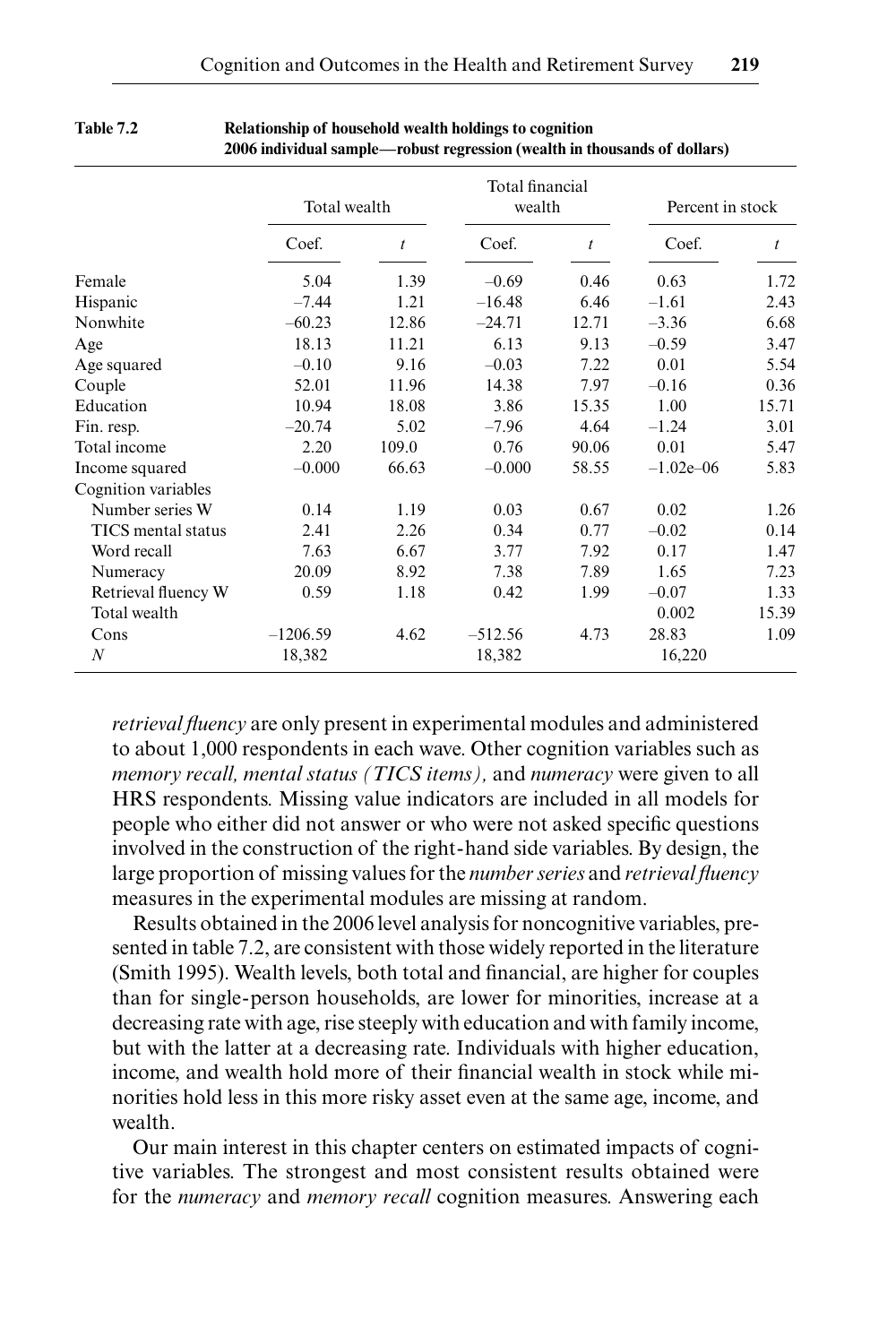|                         | Total wealth |                |           | Total financial<br>wealth |               | Percent in stock |  |
|-------------------------|--------------|----------------|-----------|---------------------------|---------------|------------------|--|
|                         | Coef.        | $\mathfrak{t}$ | Coef.     | $\mathfrak{t}$            | Coef.         | t                |  |
| Female                  | $-5.80$      | 1.93           | $-2.09$   | 1.45                      | 0.27          | 0.52             |  |
| Hispanic                | 24.67        | 4.62           | $-5.02$   | 1.96                      | 1.57          | 1.53             |  |
| Nonwhite                | $-3.26$      | 0.83           | $-10.34$  | 5.47                      | 0.32          | 0.42             |  |
| Age                     | 3.74         | 2.34           | 2.44      | 3.21                      | $-0.32$       | 1.10             |  |
| Age squared             | $-0.27$      | 2.34           | $-0.17$   | 3.00                      | 0.00          | 1.15             |  |
| Couple                  | 20.75        | 25.16          | 8.78      | 5.03                      | $-1.04$       | 1.63             |  |
| Education               | 3.10         | 6.24           | 1.34      | 1.59                      | $-0.65$       | 0.72             |  |
| Fin. resp.              | $-7.21$      | 2.12           | $-4.28$   | 2.62                      | $-0.12$       | 0.20             |  |
| Total income            | 0.72         | 25.16          | 0.15      | 10.87                     | $-0.01$       | 2.39             |  |
| Income squared          | $-0.00$      | 9.96           | 0.00      | 53.62                     | $-6.48e - 06$ | 1.61             |  |
| Cognition variables     |              |                |           |                           |               |                  |  |
| Number series W         | 0.16         | 0.17           | $-0.02$   | 0.44                      | $-0.02$       | 0.89             |  |
| TICS mental status      | $-0.68$      | 0.74           | $-1.19$   | 2.69                      | $-0.00$       | 0.02             |  |
| Word recall             | 4.84         | 5.17           | 3.05      | 6.80                      | $-0.41$       | 0.25             |  |
| Numeracy                | 8.26         | 4.46           | 6.05      | 6.80                      | 0.49          | 1.55             |  |
| Retrieval fluency W     | 0.21         | 0.52           | 0.49      | 2.48                      | $-0.05$       | 0.79             |  |
| Total wealth-2000       | $-0.24$      | 147.2          | n.a.      |                           | $-0.00$       | 1.65             |  |
| Total fin. wealth -2000 | n.a.         |                | $-0.53$   | 558.51                    |               |                  |  |
| Cons                    | $-275.93$    | 4.62           | $-326.63$ | 3.17                      | 28.83         | 1.09             |  |
| $\boldsymbol{N}$        | 14,270       |                | 14,270    |                           | 12,058        |                  |  |

| <b>Table 7.3</b> | Relationship of change in household wealth holdings (2000–2006) to cognition |
|------------------|------------------------------------------------------------------------------|
|                  | 2006 individual sample—robust regression (wealth in thousands of dollars)    |

 $Note: n.a. = not applicable.$ 

question correctly in the three question numeracy sequence is associated with a \$20,000 increase in total household wealth and about a \$7,000 increase in total financial wealth. Enhanced *numeracy* is also associated with a larger fraction on the financial portfolio held in stocks. All these results are strongly statistically significant.

Similarly, improved *episodic memory* is associated with higher levels of household and financial wealth but not with how risky (stock intensive) the financial asset portfolio is. While it is difficult to compare units across cognitive measures, these results imply that remembering three additional words in the *word recall* is associated with total household wealth equivalent to answering one additional question correctly in the *numeracy* sequence. Our three other cognitive measures—*number series, TICS mental status,* and *retrieval fluency*—are not consistently related to these financial outcomes. Part of the lack of statistical significance for *number series* and *retrieval fluency* may well be due to the lower effective sample size for those measures.

The extreme degree of heterogeneity and right skewness in financial outcomes implies that estimated mean effects may not characterize many individuals in the sample. With that caution in mind, table 7.4 (for total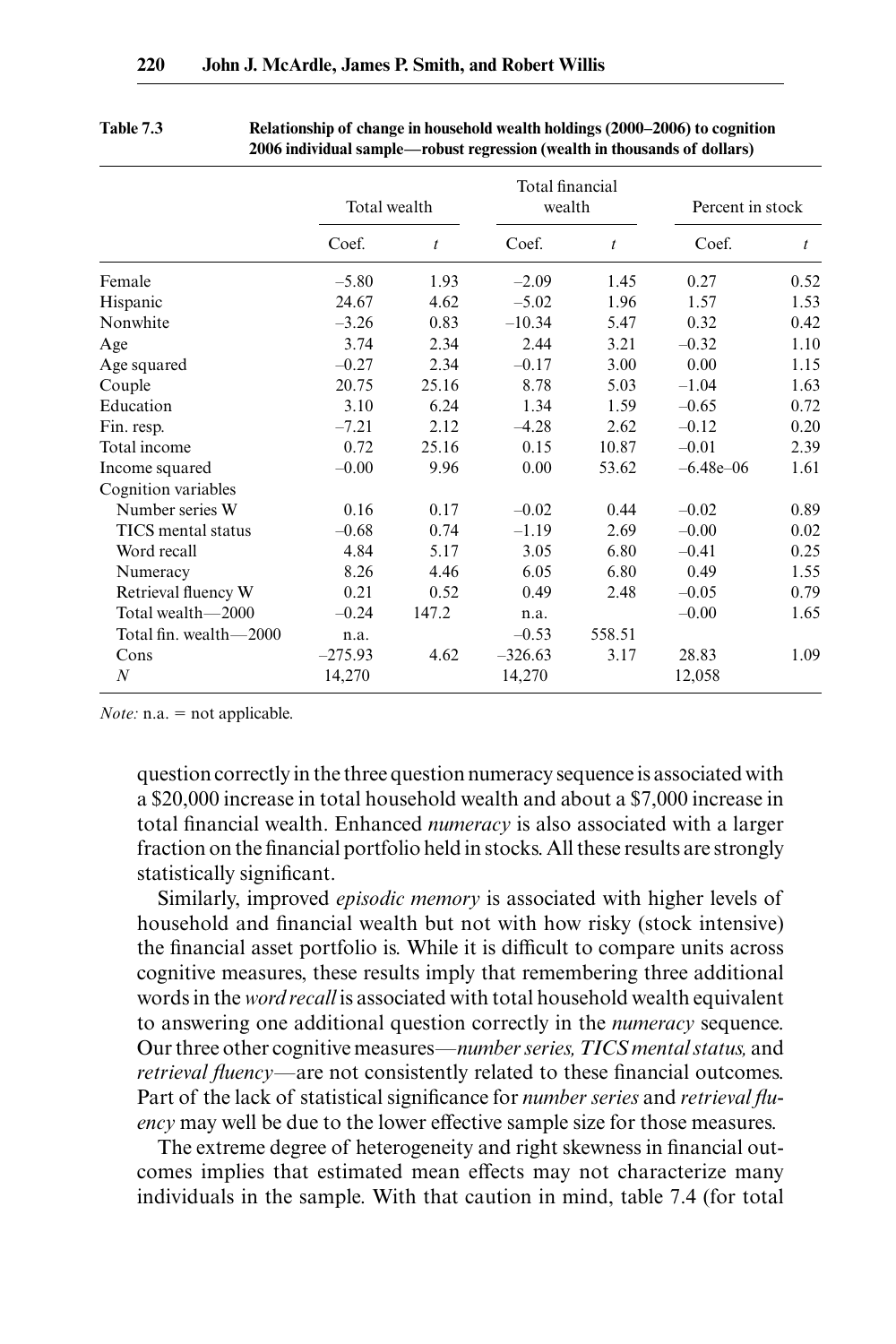|                                                      |                                                                                                                                                                                                                                                                                                                      |                                                                                                                                                                                                                                                                                                           | ndividual sample—quantile models (wealth in thousands of dollars)                                                                                                                                                                                                                                          |                                                                                                                                                                                                                                                                                                                                                      |                                                                                                                                                                                     |                                           |                                                                                                                                                                                                                                                                                                                                                                                                                           |                                                                                                                                                                                                                                                                                                               |
|------------------------------------------------------|----------------------------------------------------------------------------------------------------------------------------------------------------------------------------------------------------------------------------------------------------------------------------------------------------------------------|-----------------------------------------------------------------------------------------------------------------------------------------------------------------------------------------------------------------------------------------------------------------------------------------------------------|------------------------------------------------------------------------------------------------------------------------------------------------------------------------------------------------------------------------------------------------------------------------------------------------------------|------------------------------------------------------------------------------------------------------------------------------------------------------------------------------------------------------------------------------------------------------------------------------------------------------------------------------------------------------|-------------------------------------------------------------------------------------------------------------------------------------------------------------------------------------|-------------------------------------------|---------------------------------------------------------------------------------------------------------------------------------------------------------------------------------------------------------------------------------------------------------------------------------------------------------------------------------------------------------------------------------------------------------------------------|---------------------------------------------------------------------------------------------------------------------------------------------------------------------------------------------------------------------------------------------------------------------------------------------------------------|
|                                                      | 25th quantile                                                                                                                                                                                                                                                                                                        |                                                                                                                                                                                                                                                                                                           | Median                                                                                                                                                                                                                                                                                                     |                                                                                                                                                                                                                                                                                                                                                      | 75th quantile                                                                                                                                                                       |                                           | 90th quantile                                                                                                                                                                                                                                                                                                                                                                                                             |                                                                                                                                                                                                                                                                                                               |
|                                                      | Coef                                                                                                                                                                                                                                                                                                                 |                                                                                                                                                                                                                                                                                                           | $\rm{C}$ ef                                                                                                                                                                                                                                                                                                |                                                                                                                                                                                                                                                                                                                                                      | Coef                                                                                                                                                                                |                                           | Coef.                                                                                                                                                                                                                                                                                                                                                                                                                     |                                                                                                                                                                                                                                                                                                               |
| Female                                               |                                                                                                                                                                                                                                                                                                                      |                                                                                                                                                                                                                                                                                                           |                                                                                                                                                                                                                                                                                                            |                                                                                                                                                                                                                                                                                                                                                      |                                                                                                                                                                                     |                                           |                                                                                                                                                                                                                                                                                                                                                                                                                           |                                                                                                                                                                                                                                                                                                               |
|                                                      |                                                                                                                                                                                                                                                                                                                      | 2.65                                                                                                                                                                                                                                                                                                      |                                                                                                                                                                                                                                                                                                            | $\frac{83}{100}$<br>$\frac{23}{100}$<br>$\frac{23}{100}$<br>$\frac{23}{100}$<br>$\frac{23}{100}$<br>$\frac{23}{100}$<br>$\frac{23}{100}$<br>$\frac{23}{100}$<br>$\frac{23}{100}$<br>$\frac{23}{100}$<br>$\frac{23}{100}$<br>$\frac{23}{100}$<br>$\frac{23}{100}$<br>$\frac{23}{100}$<br>$\frac{23}{100}$<br>$\frac{23}{100}$<br>$\frac{23}{100}$<br> |                                                                                                                                                                                     |                                           | $\begin{array}{r} 14.393 \\ \begin{array}{r} -40.206 \\ -182.266 \\ \begin{array}{r} 39.18 \\ -132.266 \\ \end{array} \end{array} \end{array} \begin{array}{r} 64.39 \\ \begin{array}{r} 39.183 \\ \begin{array}{r} 39.183 \\ -138.383 \\ \end{array} \end{array} \end{array} \begin{array}{r} 17.38 \\ \begin{array}{r} 39.183 \\ -138.383 \\ \end{array} \end{array} \begin{array}{r} 17.38 \\ \begin{array}{r} -10.38$ | $\begin{array}{l} 0.96 \\ 0.76 \\ 0.87 \\ 0.98 \\ 0.99 \\ 0.99 \\ 0.90 \\ 0.90 \\ 0.90 \\ 0.90 \\ 0.90 \\ 0.90 \\ 0.90 \\ 0.90 \\ 0.91 \\ 0.93 \\ 0.93 \\ 0.93 \\ 0.93 \\ 0.94 \\ 0.95 \\ 0.97 \\ 0.98 \\ 0.23 \\ 0.23 \\ 0.23 \\ 0.23 \\ 0.23 \\ 0.23 \\ 0.23 \\ 0.23 \\ 0.23 \\ 0.23 \\ 0.23 \\ 0.23 \\ 0.$ |
| Hispanic<br>Nonwhite                                 |                                                                                                                                                                                                                                                                                                                      | 7.62                                                                                                                                                                                                                                                                                                      |                                                                                                                                                                                                                                                                                                            |                                                                                                                                                                                                                                                                                                                                                      |                                                                                                                                                                                     |                                           |                                                                                                                                                                                                                                                                                                                                                                                                                           |                                                                                                                                                                                                                                                                                                               |
|                                                      |                                                                                                                                                                                                                                                                                                                      | 13.53                                                                                                                                                                                                                                                                                                     |                                                                                                                                                                                                                                                                                                            |                                                                                                                                                                                                                                                                                                                                                      |                                                                                                                                                                                     | 9.37<br>7.88<br>6.40                      |                                                                                                                                                                                                                                                                                                                                                                                                                           |                                                                                                                                                                                                                                                                                                               |
| Age<br>Age squared<br>Married<br>Education           |                                                                                                                                                                                                                                                                                                                      | 11.1                                                                                                                                                                                                                                                                                                      |                                                                                                                                                                                                                                                                                                            |                                                                                                                                                                                                                                                                                                                                                      |                                                                                                                                                                                     |                                           |                                                                                                                                                                                                                                                                                                                                                                                                                           |                                                                                                                                                                                                                                                                                                               |
|                                                      |                                                                                                                                                                                                                                                                                                                      |                                                                                                                                                                                                                                                                                                           |                                                                                                                                                                                                                                                                                                            |                                                                                                                                                                                                                                                                                                                                                      |                                                                                                                                                                                     |                                           |                                                                                                                                                                                                                                                                                                                                                                                                                           |                                                                                                                                                                                                                                                                                                               |
|                                                      |                                                                                                                                                                                                                                                                                                                      |                                                                                                                                                                                                                                                                                                           |                                                                                                                                                                                                                                                                                                            |                                                                                                                                                                                                                                                                                                                                                      |                                                                                                                                                                                     |                                           |                                                                                                                                                                                                                                                                                                                                                                                                                           |                                                                                                                                                                                                                                                                                                               |
| Financial respondent                                 |                                                                                                                                                                                                                                                                                                                      |                                                                                                                                                                                                                                                                                                           |                                                                                                                                                                                                                                                                                                            |                                                                                                                                                                                                                                                                                                                                                      |                                                                                                                                                                                     | $11.22$<br>$4.57$<br>$160.26$<br>$140.75$ |                                                                                                                                                                                                                                                                                                                                                                                                                           |                                                                                                                                                                                                                                                                                                               |
| Income                                               |                                                                                                                                                                                                                                                                                                                      |                                                                                                                                                                                                                                                                                                           |                                                                                                                                                                                                                                                                                                            |                                                                                                                                                                                                                                                                                                                                                      |                                                                                                                                                                                     |                                           |                                                                                                                                                                                                                                                                                                                                                                                                                           |                                                                                                                                                                                                                                                                                                               |
| Income squared                                       |                                                                                                                                                                                                                                                                                                                      |                                                                                                                                                                                                                                                                                                           |                                                                                                                                                                                                                                                                                                            |                                                                                                                                                                                                                                                                                                                                                      |                                                                                                                                                                                     |                                           |                                                                                                                                                                                                                                                                                                                                                                                                                           |                                                                                                                                                                                                                                                                                                               |
|                                                      |                                                                                                                                                                                                                                                                                                                      | $\begin{array}{l} 11.16 \\ 12.30 \\ 13.87 \\ 15.87 \\ 12.99 \\ 15.63 \\ 15.77 \\ 15.78 \\ 16.79 \\ 17.79 \\ 18.79 \\ 19.71 \\ 19.83 \\ 19.0 \\ 19.0 \\ 19.0 \\ 19.0 \\ 19.0 \\ 19.0 \\ 19.0 \\ 19.0 \\ 19.0 \\ 19.0 \\ 19.0 \\ 19.0 \\ 19.0 \\ 19.0 \\ 19.0 \\ 19.0 \\ 19.0 \\ 19.0 \\ 19.0 \\ 19.0 \\ 1$ |                                                                                                                                                                                                                                                                                                            |                                                                                                                                                                                                                                                                                                                                                      |                                                                                                                                                                                     | 0.89                                      |                                                                                                                                                                                                                                                                                                                                                                                                                           |                                                                                                                                                                                                                                                                                                               |
|                                                      |                                                                                                                                                                                                                                                                                                                      |                                                                                                                                                                                                                                                                                                           |                                                                                                                                                                                                                                                                                                            |                                                                                                                                                                                                                                                                                                                                                      |                                                                                                                                                                                     |                                           |                                                                                                                                                                                                                                                                                                                                                                                                                           |                                                                                                                                                                                                                                                                                                               |
| Number Series W<br>TICS mental status<br>Word recall |                                                                                                                                                                                                                                                                                                                      |                                                                                                                                                                                                                                                                                                           |                                                                                                                                                                                                                                                                                                            |                                                                                                                                                                                                                                                                                                                                                      |                                                                                                                                                                                     |                                           |                                                                                                                                                                                                                                                                                                                                                                                                                           |                                                                                                                                                                                                                                                                                                               |
| Numeracy                                             |                                                                                                                                                                                                                                                                                                                      |                                                                                                                                                                                                                                                                                                           |                                                                                                                                                                                                                                                                                                            |                                                                                                                                                                                                                                                                                                                                                      |                                                                                                                                                                                     |                                           |                                                                                                                                                                                                                                                                                                                                                                                                                           |                                                                                                                                                                                                                                                                                                               |
| Retrieval fluency W                                  |                                                                                                                                                                                                                                                                                                                      |                                                                                                                                                                                                                                                                                                           |                                                                                                                                                                                                                                                                                                            |                                                                                                                                                                                                                                                                                                                                                      |                                                                                                                                                                                     |                                           |                                                                                                                                                                                                                                                                                                                                                                                                                           |                                                                                                                                                                                                                                                                                                               |
| Cons                                                 |                                                                                                                                                                                                                                                                                                                      |                                                                                                                                                                                                                                                                                                           |                                                                                                                                                                                                                                                                                                            |                                                                                                                                                                                                                                                                                                                                                      |                                                                                                                                                                                     |                                           |                                                                                                                                                                                                                                                                                                                                                                                                                           |                                                                                                                                                                                                                                                                                                               |
|                                                      | $\begin{array}{l} 6.130 \\ 6.1415 \\ -12.241 \\ -10.050 \\ -10.050 \\ -10.263 \\ -10.263 \\ -10.263 \\ -10.050 \\ -10.050 \\ -10.050 \\ -10.050 \\ -10.050 \\ -10.050 \\ -10.050 \\ -10.050 \\ -10.050 \\ -10.050 \\ -10.050 \\ -10.050 \\ -10.050 \\ -10.050 \\ -10.050 \\ -10.050 \\ -10.050 \\ -10.050 \\ -10.05$ |                                                                                                                                                                                                                                                                                                           | $\begin{array}{l} 6.793\\ 6.933\\ -9.019\\ -9.013\\ -1.19\\ -1.19\\ -1.19\\ -1.19\\ -2.17\\ -2.17\\ -1.19\\ -2.17\\ -2.17\\ -2.17\\ -2.17\\ -2.19\\ -2.19\\ -2.19\\ -2.19\\ -2.19\\ -2.19\\ -2.19\\ -2.19\\ -2.19\\ -2.19\\ -2.19\\ -2.19\\ -2.19\\ -2.19\\ -2.19\\ -2.19\\ -2.19\\ -2.19\\ -2.19\\ -2.19$ |                                                                                                                                                                                                                                                                                                                                                      | $[2,194]$ $[3,195]$ $[3,195]$ $[3,195]$ $[3,195]$ $[3,195]$ $[3,195]$ $[3,195]$ $[3,195]$ $[3,195]$ $[3,195]$ $[3,195]$ $[3,195]$ $[3,195]$ $[3,195]$ $[3,195]$ $[3,195]$ $[3,195]$ |                                           | -2613.225<br>18,382                                                                                                                                                                                                                                                                                                                                                                                                       |                                                                                                                                                                                                                                                                                                               |

.<br>سالمانی می J, Relationship of total household wealth holdings to cognition **Table 7.4 Relationship of total household wealth holdings to cognition** 

Table  $7.4\,$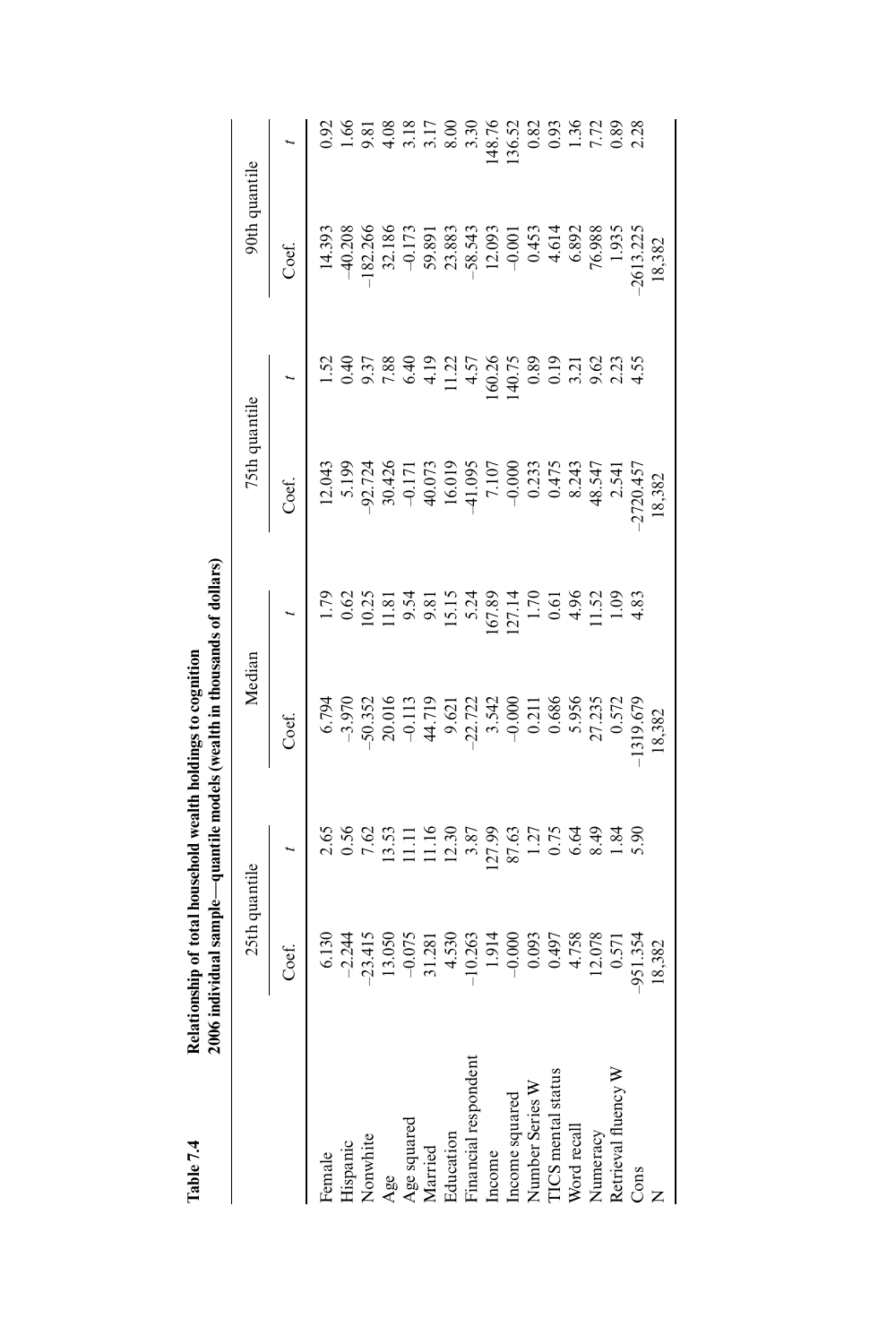household wealth) and table 7.6 (for total financial wealth) lists estimates from quantile regressions, estimated for the first and third quartile, the median and the ninetieth percentile. As expected, estimated effects of most of the noncognitive variables increase as we move up toward higher quantiles in the total wealth and nonfinancial wealth distribution.

*Numeracy*, the key cognitive variable identified in table 7.2, behaves precisely this way—estimated impacts of numeracy increase as we move up the total wealth quantiles, from an estimated impact of \$2.6K at the first quartile, to almost \$12K for the median household, and \$52K at the ninetieth percentile. A similar pattern is found in table 7.6 when the outcome is total financial wealth. The other key variable, *episodic memory*, does the same but at a far less dramatic rate. Especially for total financial wealth, the estimated impacts of *episodic memory* are fairly uniform across these percentiles. Compared to *Numeracy, episodic memory* may be relatively more important at lower values in the wealth distribution.

The results summarized thus far pertain to wealth levels and composition in calendar year 2006. The panel nature of HRS allows us to examine the association of these cognition measures with changes in wealth observed for individuals in the panel. Tables 7.3, 7.5, and 7.7 list results obtained from models where the outcome is the change between years 2006 and 2000 in total wealth, total financial wealth, and the fraction of financial wealth held as stocks. All right- hand side variables are the same as in the level analysis, but a control is added for year 2000 total household wealth or financial wealth depending upon the financial outcome under investigation.

Not surprisingly, estimated effects of all noncognitive variables are similar to those obtained from the 2006 level analysis but are much smaller in magnitude since now we are predicting changes between the 2006 and 2000 HRS waves. In particular, numeracy and word recall are consistently related to wealth increases over this six- year period, while the estimated impacts of the other cognitive variables are quite weak. Answering each numeracy question correctly is associated with an \$8,000 increase in total household wealth.

## **7.4 Individual- Level Analysis in CogEcon**

The data used in this section are the result of collaboration between the National Growth and Change Study (NGCS)+HRS Cognition Study and the Cognitive Economics Survey (CogEcon).<sup>5</sup> A goal of NGCS+HRS is to conduct detailed measurement, through telephone and personal interviewing, of cognitive abilities of a sample of older Americans in the same fifty-plus age range of the HRS by developing data to help understand the

<sup>5.</sup> The NCGS+HRS was led by McArdle and CogEcon was led by Willis. The design, contents, and field outcomes of CogEcon and NCGS+HRS surveys are described in detail in Fisher and Helppie (2009).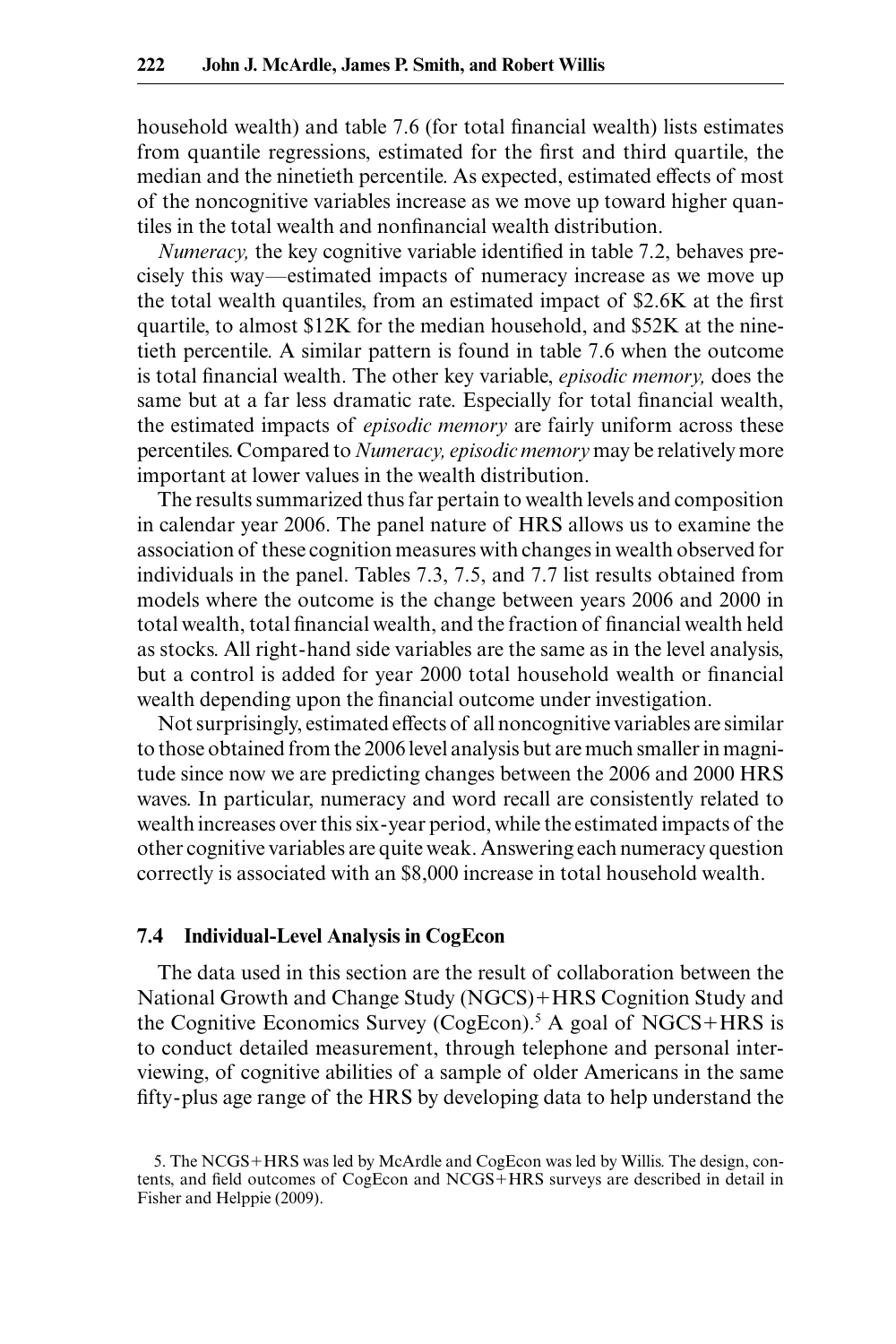| l | ہ<br>ب<br>j<br>$\ddot{ }$ |
|---|---------------------------|
|   |                           |

|                                                                        | Coet                                                                                                                                                                                                                                                                                                          |                                                                                                                                                                                                                                                                                               | Coef | Coef.                                                                                                                                   |                                   |
|------------------------------------------------------------------------|---------------------------------------------------------------------------------------------------------------------------------------------------------------------------------------------------------------------------------------------------------------------------------------------------------------|-----------------------------------------------------------------------------------------------------------------------------------------------------------------------------------------------------------------------------------------------------------------------------------------------|------|-----------------------------------------------------------------------------------------------------------------------------------------|-----------------------------------|
| Female                                                                 |                                                                                                                                                                                                                                                                                                               |                                                                                                                                                                                                                                                                                               |      |                                                                                                                                         |                                   |
|                                                                        | $\begin{array}{l} 0.833 \\ 0.835 \\ 0.935 \\ 0.95 \\ 0.97 \\ 0.97 \\ 0.97 \\ 0.97 \\ 0.97 \\ 0.98 \\ 0.97 \\ 0.99 \\ 0.99 \\ 0.99 \\ 0.99 \\ 0.90 \\ 0.90 \\ 0.90 \\ 0.90 \\ 0.90 \\ 0.90 \\ 0.90 \\ 0.90 \\ 0.90 \\ 0.90 \\ 0.90 \\ 0.91 \\ 0.91 \\ 0.91 \\ 0.91 \\ 0.91 \\ 0.91 \\ 0.91 \\ 0.91 \\ 0.91 \\$ | $\begin{array}{l} 747 \\ 11.139 \\ 13.139 \\ 14.139 \\ 15.139 \\ 16.20 \\ 17.139 \\ 18.139 \\ 19.139 \\ 13.139 \\ 15.139 \\ 16.139 \\ 17.139 \\ 18.131 \\ 19.131 \\ 19.131 \\ 10.131 \\ 13.131 \\ 14.131 \\ 15.131 \\ 16.131 \\ 17.131 \\ 18.131 \\ 19.131 \\ 19.131 \\ 14.271 \\ 15.131 \\ $ |      | $4.452\n4.6162\n7.8858\n7.9878\n8.9768\n9.9768\n1.9978\n1.9978\n1.9978\n1.9978\n1.9978\n1.9978\n1.9972\n1.9972\n1.9972\n1.9972\n1.9972$ | 040110402120104021202120221202212 |
| Hispanic<br>Nonwhite                                                   |                                                                                                                                                                                                                                                                                                               |                                                                                                                                                                                                                                                                                               |      |                                                                                                                                         |                                   |
|                                                                        |                                                                                                                                                                                                                                                                                                               |                                                                                                                                                                                                                                                                                               |      |                                                                                                                                         |                                   |
| Age<br>Age squared<br>Married                                          |                                                                                                                                                                                                                                                                                                               |                                                                                                                                                                                                                                                                                               |      |                                                                                                                                         |                                   |
|                                                                        |                                                                                                                                                                                                                                                                                                               |                                                                                                                                                                                                                                                                                               |      |                                                                                                                                         |                                   |
|                                                                        |                                                                                                                                                                                                                                                                                                               |                                                                                                                                                                                                                                                                                               |      |                                                                                                                                         |                                   |
| Education<br>Financial respondent                                      |                                                                                                                                                                                                                                                                                                               |                                                                                                                                                                                                                                                                                               |      |                                                                                                                                         |                                   |
| Income                                                                 |                                                                                                                                                                                                                                                                                                               |                                                                                                                                                                                                                                                                                               |      |                                                                                                                                         |                                   |
|                                                                        |                                                                                                                                                                                                                                                                                                               |                                                                                                                                                                                                                                                                                               |      |                                                                                                                                         |                                   |
|                                                                        |                                                                                                                                                                                                                                                                                                               |                                                                                                                                                                                                                                                                                               |      |                                                                                                                                         |                                   |
| Income squared<br>Number series W<br>TICS mental status<br>Word recall |                                                                                                                                                                                                                                                                                                               |                                                                                                                                                                                                                                                                                               |      |                                                                                                                                         |                                   |
|                                                                        |                                                                                                                                                                                                                                                                                                               |                                                                                                                                                                                                                                                                                               |      |                                                                                                                                         |                                   |
| Numeracy                                                               |                                                                                                                                                                                                                                                                                                               |                                                                                                                                                                                                                                                                                               |      |                                                                                                                                         |                                   |
| Retrieval fluency W                                                    |                                                                                                                                                                                                                                                                                                               |                                                                                                                                                                                                                                                                                               |      |                                                                                                                                         |                                   |
| Nealth 2000                                                            |                                                                                                                                                                                                                                                                                                               |                                                                                                                                                                                                                                                                                               |      |                                                                                                                                         |                                   |
| Cons                                                                   |                                                                                                                                                                                                                                                                                                               |                                                                                                                                                                                                                                                                                               |      |                                                                                                                                         |                                   |
|                                                                        |                                                                                                                                                                                                                                                                                                               |                                                                                                                                                                                                                                                                                               |      |                                                                                                                                         |                                   |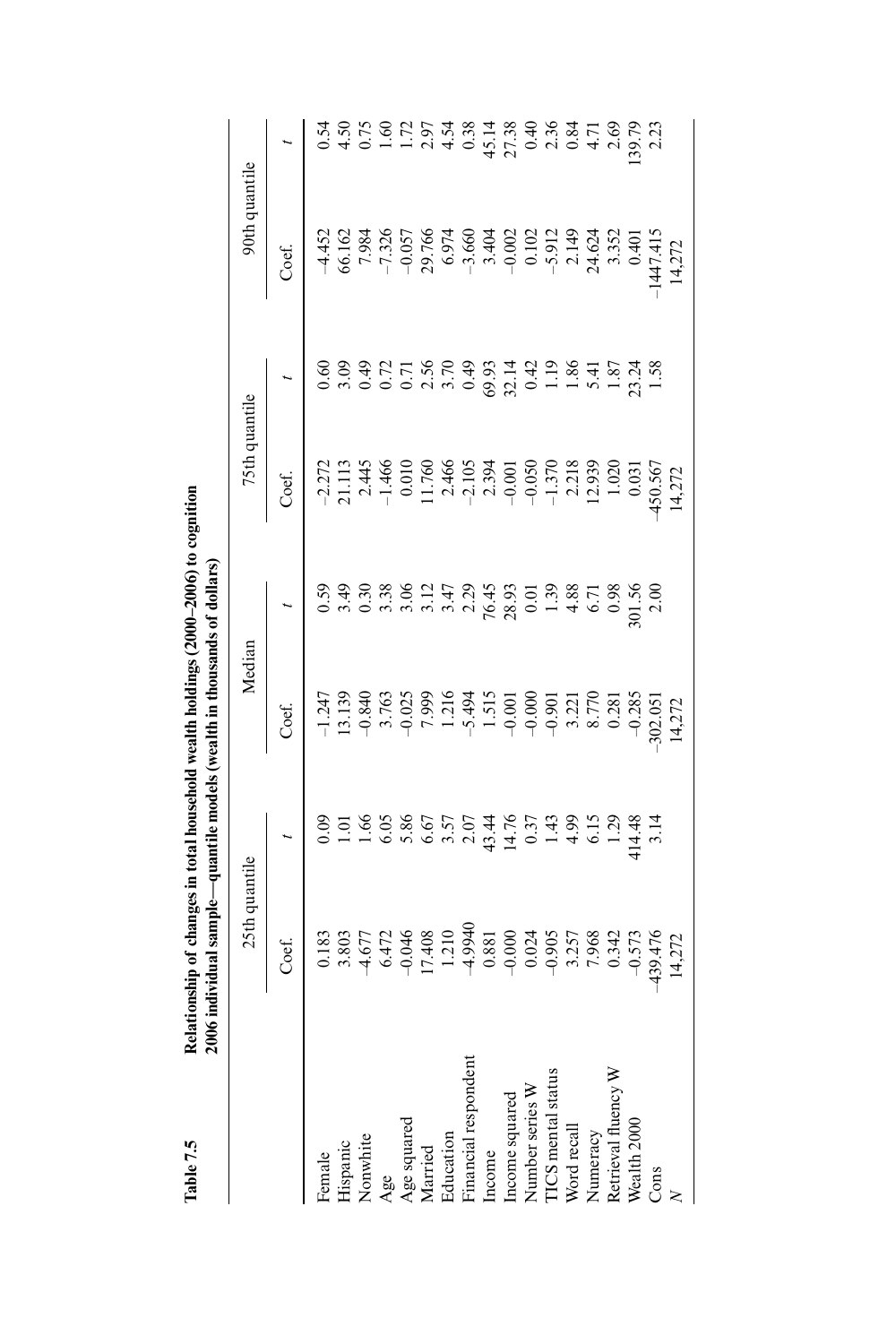| Table 7.6                                                              | 2006 individual sample—quantile models (wealth in thousands of dollars)<br>Relationship of total financial wealth holdings to cognition                                                                                                                                                       |                                                       |                                                                                       |                                                  |                                                                                                                           |                            |                                                       |                                                                                                                     |
|------------------------------------------------------------------------|-----------------------------------------------------------------------------------------------------------------------------------------------------------------------------------------------------------------------------------------------------------------------------------------------|-------------------------------------------------------|---------------------------------------------------------------------------------------|--------------------------------------------------|---------------------------------------------------------------------------------------------------------------------------|----------------------------|-------------------------------------------------------|---------------------------------------------------------------------------------------------------------------------|
|                                                                        | 25th quantile                                                                                                                                                                                                                                                                                 |                                                       | Median                                                                                |                                                  | 75th quantile                                                                                                             |                            | 90th quantile                                         |                                                                                                                     |
|                                                                        | Coef.                                                                                                                                                                                                                                                                                         |                                                       | Coef                                                                                  |                                                  | රි                                                                                                                        |                            | Coef                                                  |                                                                                                                     |
| Female                                                                 |                                                                                                                                                                                                                                                                                               |                                                       |                                                                                       |                                                  | 4.510                                                                                                                     |                            |                                                       | 0.57                                                                                                                |
|                                                                        | $\begin{array}{l} 3.895 \\ 3.1863 \\ 4.4204 \\ 6.7863 \\ 7.8963 \\ 7.8963 \\ 8.212 \\ 7.8963 \\ 7.8963 \\ 7.8963 \\ 7.8963 \\ 8.815 \\ 8.8260 \\ 7.8960 \\ 7.8960 \\ 7.8960 \\ 7.8960 \\ 7.8960 \\ 7.8960 \\ 7.8960 \\ 7.8960 \\ 7.8960 \\ 7.8960 \\ 7.8960 \\ 7.8960 \\ 7.8960 \\ 7.8960 \\$ | $\frac{27}{2.38}$                                     | $2.208$<br>-6.898                                                                     |                                                  | $-18.900$                                                                                                                 |                            | 5.737<br>47.886                                       |                                                                                                                     |
| Hispanic<br>Nonwhite                                                   |                                                                                                                                                                                                                                                                                               |                                                       | 19.616                                                                                | 8.7 <sub>6</sub>                                 | $-53.412$                                                                                                                 | 9.86                       |                                                       | $\begin{array}{c}\n 14 \\  368 \\  658 \\  756 \\  885 \\  756 \\  968 \\  756 \\  964 \\  15 \\  19\n \end{array}$ |
|                                                                        |                                                                                                                                                                                                                                                                                               |                                                       | 8.884                                                                                 | 1.48                                             |                                                                                                                           | 6.88                       | 114.563<br>19.143                                     |                                                                                                                     |
| Age<br>Age squared<br>Married<br>Education                             |                                                                                                                                                                                                                                                                                               | $15.188$<br>$12.88$<br>$0.48$<br>$0.48$<br>$0.38$     | $-0.05$                                                                               | 9.43                                             | $14.514$<br>$-0.081$<br>$-0.566$                                                                                          | 5.58                       | $-0.099$                                              |                                                                                                                     |
|                                                                        |                                                                                                                                                                                                                                                                                               |                                                       |                                                                                       |                                                  |                                                                                                                           | $\overline{0}$             | 6.725                                                 |                                                                                                                     |
|                                                                        |                                                                                                                                                                                                                                                                                               |                                                       |                                                                                       | $0.24$<br>9.54                                   | 5.803                                                                                                                     | 7.43                       | 13.375                                                |                                                                                                                     |
| inancial respondent                                                    |                                                                                                                                                                                                                                                                                               |                                                       |                                                                                       | 4.00                                             |                                                                                                                           | 3.82                       | $-39.262$                                             |                                                                                                                     |
| Income                                                                 |                                                                                                                                                                                                                                                                                               | 207.93                                                | 0.508<br>2.762<br>$\frac{2}{1}$ , 9.15<br>2.234<br>0.100<br>0.1668<br>0.347<br>11.847 |                                                  | $\begin{array}{r} -18.973 \\ 5.432 \\ -0.000 \\ 0.221 \\ -0.127 \\ 1.399 \\ 2.192 \\ 2.192 \\ 1.630 \\ 1.630 \end{array}$ |                            |                                                       |                                                                                                                     |
| Income squared<br>Number series W<br>TICS mental status<br>Word recall |                                                                                                                                                                                                                                                                                               |                                                       |                                                                                       | 232.18<br>195.68<br>1.81<br>1.31<br>3.78<br>3.78 |                                                                                                                           | 217.38<br>202.25<br>1.50   | 9.898<br>$-0.001$<br>0.173<br>0.015<br>2.350<br>2.309 | 165.84                                                                                                              |
|                                                                        |                                                                                                                                                                                                                                                                                               | $\begin{array}{c} 160.79 \\ 0.21 \\ 0.89 \end{array}$ |                                                                                       |                                                  |                                                                                                                           |                            |                                                       | 0.50                                                                                                                |
|                                                                        |                                                                                                                                                                                                                                                                                               |                                                       |                                                                                       |                                                  |                                                                                                                           | 0.09                       |                                                       |                                                                                                                     |
|                                                                        |                                                                                                                                                                                                                                                                                               |                                                       |                                                                                       |                                                  |                                                                                                                           | 0.99                       |                                                       | 0.73<br>0.73<br>0.77<br>2.77                                                                                        |
| Numeracy                                                               |                                                                                                                                                                                                                                                                                               | $4.15$<br>$6.95$<br>$5.95$                            |                                                                                       |                                                  |                                                                                                                           |                            |                                                       |                                                                                                                     |
| Retrieval fluency W                                                    | 0.179                                                                                                                                                                                                                                                                                         |                                                       | 0.696                                                                                 | 2.91                                             |                                                                                                                           | 8<br>0<br>0<br>0<br>4<br>4 | 2.356                                                 |                                                                                                                     |
| Cons                                                                   | $-285.730$                                                                                                                                                                                                                                                                                    |                                                       | 798.977                                                                               |                                                  |                                                                                                                           |                            |                                                       |                                                                                                                     |
|                                                                        | 18,382                                                                                                                                                                                                                                                                                        |                                                       | 18,382                                                                                |                                                  | 1558.952<br>18,382                                                                                                        |                            | $-2105.232$<br>$18,382$                               |                                                                                                                     |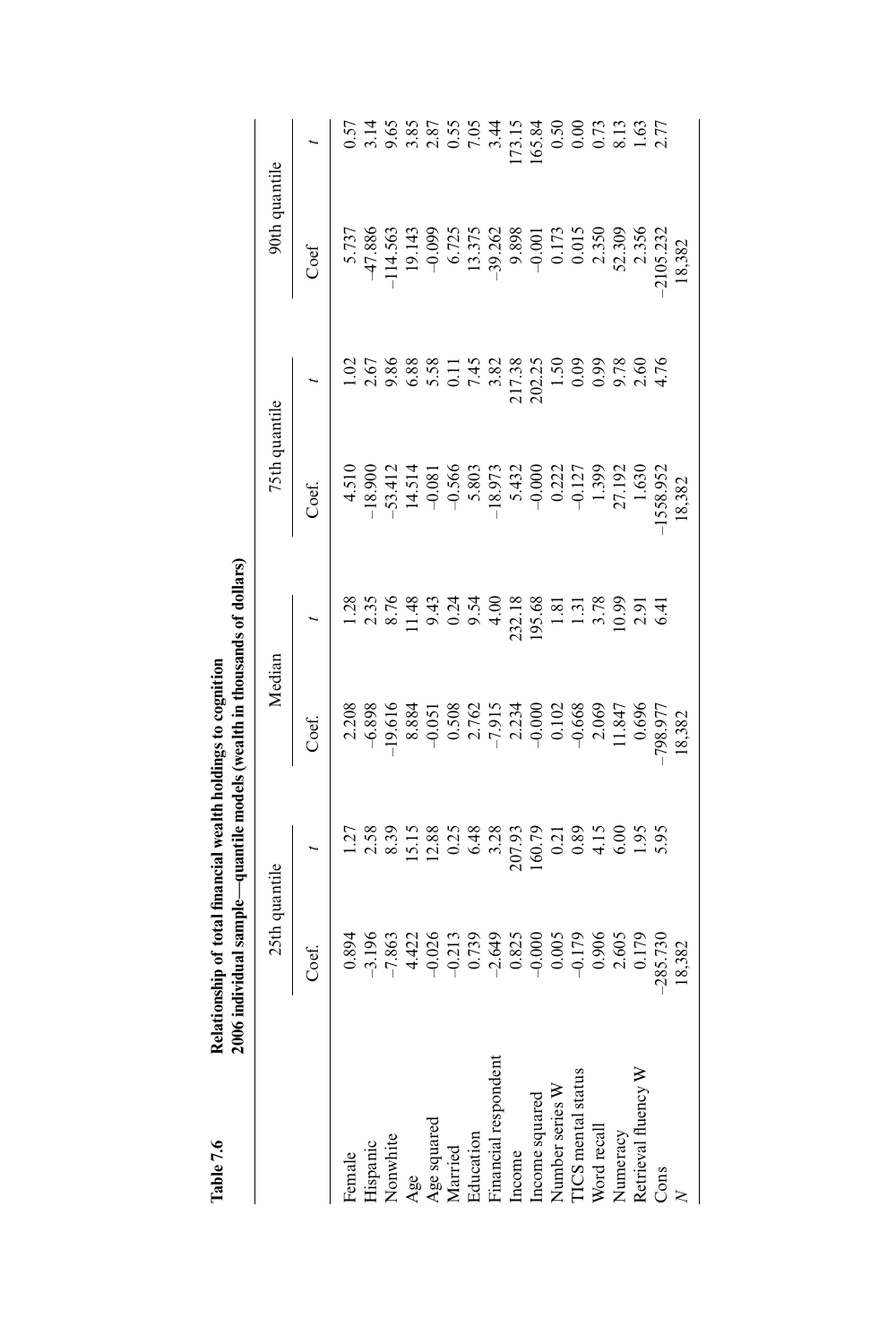|                                                                        | ividual sample-                                                                                                                                                                                                                                                       |                                                                                                                                                                                     | -quantile models (wealth in thousands of dollars)                                                                                                                                                                                                         |                               |                                                                                                                                                                                                                                                                                                               |  |
|------------------------------------------------------------------------|-----------------------------------------------------------------------------------------------------------------------------------------------------------------------------------------------------------------------------------------------------------------------|-------------------------------------------------------------------------------------------------------------------------------------------------------------------------------------|-----------------------------------------------------------------------------------------------------------------------------------------------------------------------------------------------------------------------------------------------------------|-------------------------------|---------------------------------------------------------------------------------------------------------------------------------------------------------------------------------------------------------------------------------------------------------------------------------------------------------------|--|
|                                                                        |                                                                                                                                                                                                                                                                       | 25th quantile                                                                                                                                                                       | Median                                                                                                                                                                                                                                                    | 75th quantile                 | 90th quantile                                                                                                                                                                                                                                                                                                 |  |
|                                                                        | Coef.                                                                                                                                                                                                                                                                 |                                                                                                                                                                                     | Coef                                                                                                                                                                                                                                                      | Coet                          | Coef                                                                                                                                                                                                                                                                                                          |  |
| Female                                                                 |                                                                                                                                                                                                                                                                       |                                                                                                                                                                                     |                                                                                                                                                                                                                                                           |                               |                                                                                                                                                                                                                                                                                                               |  |
|                                                                        |                                                                                                                                                                                                                                                                       |                                                                                                                                                                                     |                                                                                                                                                                                                                                                           |                               |                                                                                                                                                                                                                                                                                                               |  |
| Hispanic<br>Nonwhite                                                   | $\begin{array}{l} 88.43 & 10.50 & 10.50 & 10.50 & 10.50 & 10.50 & 10.50 & 10.50 & 10.50 & 10.50 & 10.50 & 10.50 & 10.50 & 10.50 & 10.50 & 10.50 & 10.50 & 10.50 & 10.50 & 10.50 & 10.50 & 10.50 & 10.50 & 10.50 & 10.50 & 10.50 & 10.50 & 10.50 & 10.50 & 10.50 & 10$ | $0.307$<br>$0.303$<br>$0.444$<br>$0.51$<br>$0.53$<br>$0.53$<br>$0.53$<br>$0.53$<br>$0.53$<br>$0.53$<br>$0.53$<br>$0.53$<br>$0.53$<br>$0.53$<br>$0.53$<br>$0.53$<br>$0.53$<br>$0.53$ | $35.88$<br>$35.83$<br>$35.83$<br>$35.83$<br>$35.83$<br>$35.83$<br>$35.83$<br>$35.83$<br>$35.83$<br>$35.83$<br>$35.83$<br>$35.83$<br>$35.83$<br>$35.83$<br>$35.83$<br>$35.83$<br>$35.83$<br>$35.83$<br>$35.83$<br>$35.83$<br>$35.83$<br>$35.83$<br>$35.83$ |                               | $2.887$<br>1.092<br>1.561<br>-14.561<br>-3.735                                                                                                                                                                                                                                                                |  |
|                                                                        |                                                                                                                                                                                                                                                                       |                                                                                                                                                                                     |                                                                                                                                                                                                                                                           |                               |                                                                                                                                                                                                                                                                                                               |  |
| Age<br>Age squared<br>Married<br>Education<br>Einancial respondent     |                                                                                                                                                                                                                                                                       |                                                                                                                                                                                     |                                                                                                                                                                                                                                                           |                               |                                                                                                                                                                                                                                                                                                               |  |
|                                                                        |                                                                                                                                                                                                                                                                       |                                                                                                                                                                                     |                                                                                                                                                                                                                                                           |                               |                                                                                                                                                                                                                                                                                                               |  |
|                                                                        |                                                                                                                                                                                                                                                                       |                                                                                                                                                                                     |                                                                                                                                                                                                                                                           |                               |                                                                                                                                                                                                                                                                                                               |  |
|                                                                        |                                                                                                                                                                                                                                                                       |                                                                                                                                                                                     |                                                                                                                                                                                                                                                           |                               |                                                                                                                                                                                                                                                                                                               |  |
| Income                                                                 |                                                                                                                                                                                                                                                                       |                                                                                                                                                                                     |                                                                                                                                                                                                                                                           |                               |                                                                                                                                                                                                                                                                                                               |  |
| Income squared<br>Number series W<br>TICS mental status<br>Word recall |                                                                                                                                                                                                                                                                       |                                                                                                                                                                                     |                                                                                                                                                                                                                                                           |                               | $\begin{array}{c} 0.033 \\ 0.035 \\ 0.07 \\ 0.07 \\ 0.07 \\ 0.07 \\ 0.07 \\ 0.07 \\ 0.07 \\ 0.07 \\ 0.07 \\ 0.07 \\ 0.07 \\ 0.07 \\ 0.07 \\ 0.07 \\ 0.07 \\ 0.03 \\ 0.03 \\ 0.03 \\ 0.03 \\ 0.03 \\ 0.03 \\ 0.03 \\ 0.03 \\ 0.03 \\ 0.03 \\ 0.03 \\ 0.03 \\ 0.03 \\ 0.03 \\ 0.03 \\ 0.03 \\ 0.03 \\ 0.03 \\ $ |  |
|                                                                        |                                                                                                                                                                                                                                                                       |                                                                                                                                                                                     |                                                                                                                                                                                                                                                           |                               |                                                                                                                                                                                                                                                                                                               |  |
|                                                                        |                                                                                                                                                                                                                                                                       |                                                                                                                                                                                     |                                                                                                                                                                                                                                                           |                               |                                                                                                                                                                                                                                                                                                               |  |
|                                                                        |                                                                                                                                                                                                                                                                       |                                                                                                                                                                                     |                                                                                                                                                                                                                                                           |                               |                                                                                                                                                                                                                                                                                                               |  |
| Numeracy<br>Retrieval fluency W                                        |                                                                                                                                                                                                                                                                       |                                                                                                                                                                                     |                                                                                                                                                                                                                                                           |                               |                                                                                                                                                                                                                                                                                                               |  |
|                                                                        |                                                                                                                                                                                                                                                                       |                                                                                                                                                                                     |                                                                                                                                                                                                                                                           |                               |                                                                                                                                                                                                                                                                                                               |  |
| Financial wealth-2000                                                  |                                                                                                                                                                                                                                                                       |                                                                                                                                                                                     |                                                                                                                                                                                                                                                           |                               |                                                                                                                                                                                                                                                                                                               |  |
| Cons                                                                   |                                                                                                                                                                                                                                                                       |                                                                                                                                                                                     |                                                                                                                                                                                                                                                           | $-0.040$<br>419.487<br>14,272 | 1046.97<br>14,272                                                                                                                                                                                                                                                                                             |  |
|                                                                        |                                                                                                                                                                                                                                                                       |                                                                                                                                                                                     |                                                                                                                                                                                                                                                           |                               |                                                                                                                                                                                                                                                                                                               |  |

Relationship of changes (2000-2006) in total financial wealth holdings to cognition Table 7.7 Relationship of changes (2000–2006) in total financial wealth holdings to cognition

Table 7.7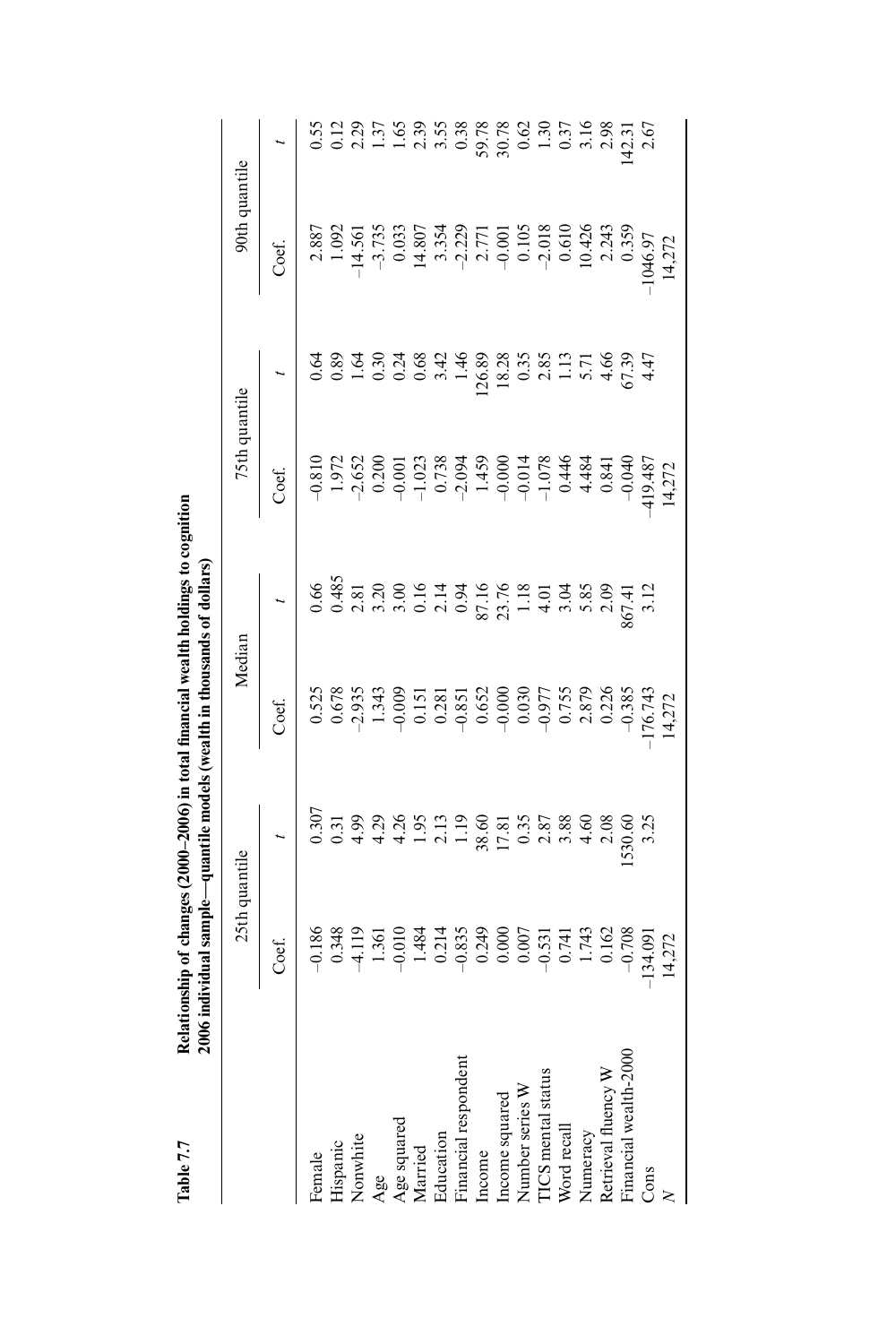cognitive bases of economic decision making. To do so, a detailed questionnaire containing measures of wealth and portfolio allocation, self- rated and objective measures of financial knowledge, measures of risk tolerance, use of financial advice, and other variables were administered by mail and Internet survey to participants in the  $NGCS + HRS$ .

The combined NGCS+HRS/CogEcon data set provides a combination of psychological and economic measurements on the same people with greater detail than any other data set. The CogEcon survey invited 1,222 individual members of the NGCS+HRS sample whose cognitive ability were assessed in face- to- face interviews to participate in the CogEcon mail/ Internet survey. Of these, 985 returned surveys, implying a final response rate of 80.6 percent, including age- ineligible spouses. The CogEcon sample consists of individuals who range in age from thirty-eight to ninety-six years, with a mean age of 64.0 years.

The telephone component of NGCS+HRS repeats HRS cognition measures (episodic memory, mental status, numeracy, and adaptive number series measure) used before. The personal interview is an intensive three hour cognitive measurement of a large number of ability components. These include number series, retrieval fluency, verbal analogies, spatial relations, picture vocabulary, auditory working memory, visual matching, incomplete words, concept formation, calculation, word attack from WJ III (Woodcock, McGrew, and Mather 2001); vocabulary, block design, similarities, and matrix reasoning from the *Wechsler Adult Intelligence Scale* (WAIS) (plus a switching task), and a vigilance task (McArdle and Woodcock 1998).

There are advantages and disadvantages of the CogEcon survey. The principal disadvantage is that sample sizes are much lower than in the core HRS, and with outcomes as heterogeneous as wealth, which may lead to results that are less robust. The principal advantage is that CogEcon is able to measure in far greater depth dimensions of cognition than may be relevant to economic decision making, including wealth accumulation. We view the HRS and CogEcon as complementary sources of relevant information.

Tables 7.8 and 7.9 present results for three regression prediction models of ln current wealth based on data from the CogEcon survey ( $n = 942$ ). In all models, the same demographics as in the core HRS analysis—age (quadratic), education, couple status, and income (quadratic)—are included. These results uniformly show significant positive differences in wealth for persons with increased income (up to a point;  $t > 8$ ), and for persons in intact couples, but no statistically significant independent increments based on age or education. Education does increase wealth in models where we delete all cognition variables.

In the first model in table 7.8, these predictions are estimated in tandem with five cognitive variables derived from the telephone testing alone, which also correspond to cognition variables available in the core HRS. In these data, the five cognitive variables improved the prediction with significant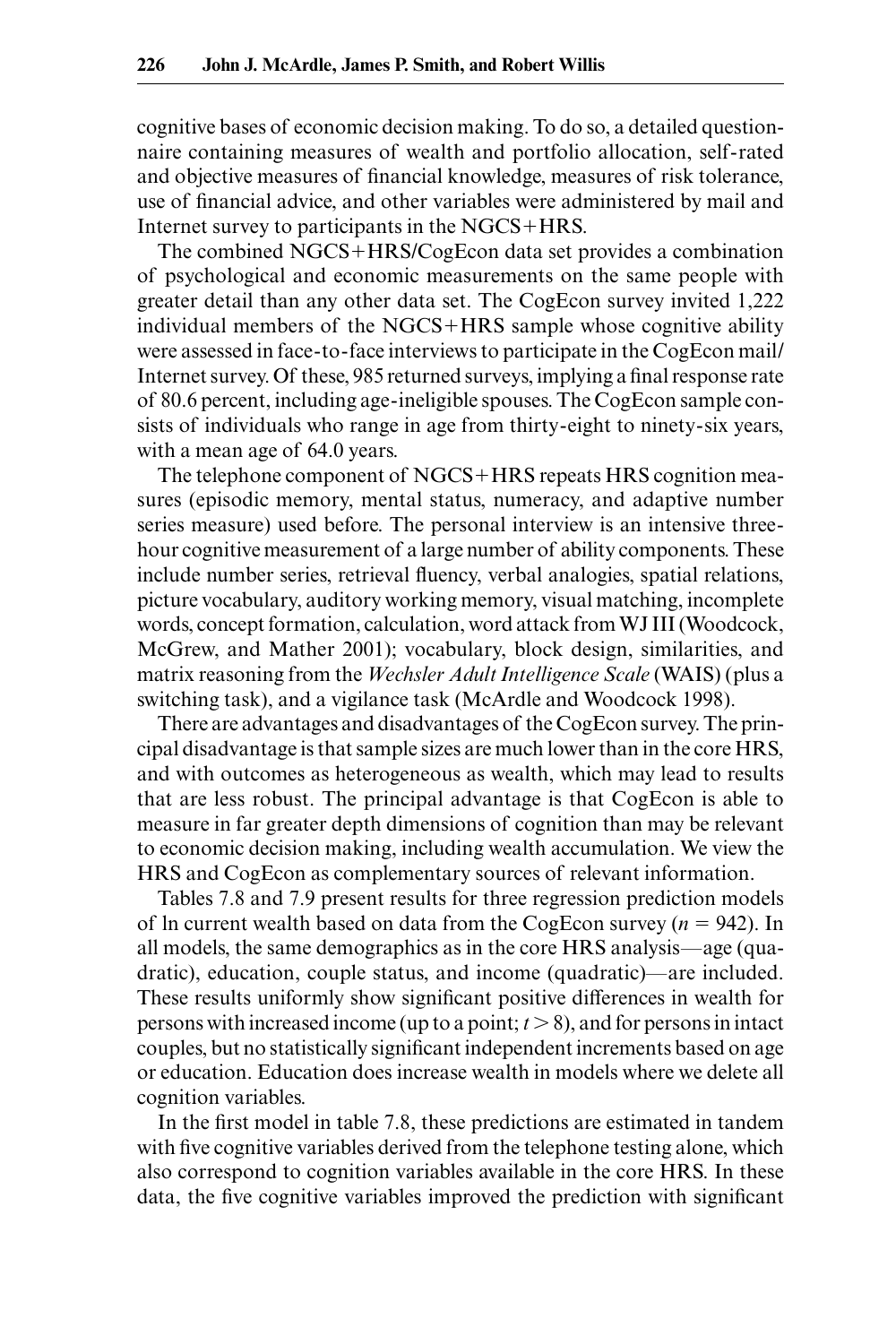|                               | Coef.       | $\mathfrak{t}$ | Coef.       | $\boldsymbol{t}$ | Coef.       | t    |
|-------------------------------|-------------|----------------|-------------|------------------|-------------|------|
|                               |             |                |             |                  |             |      |
|                               |             | A. Log wealth  |             |                  |             |      |
| Age                           | .052        | 0.45           | .047        | 0.41             | .062        | 0.50 |
| Age squared                   | .000        | 0.22           | .000        | 0.31             | .000        | 0.22 |
| Couple                        | .979        | 4.14           | .949        | 4.01             | .758        | 3.07 |
| Education                     | .053        | 1.02           | .017        | 0.32             | $-.083$     | 1.41 |
| Income                        | .000        | 8.43           | .000        | 8.26             | .000        | 7.78 |
| Income squared                | $-1.93e-11$ | 7.32           | $-1.87e-11$ | 7.08             | $-1.80e-11$ | 6.82 |
| Cognition variables           |             |                |             |                  |             |      |
| Telephone number series W     | .004        | 1.02           |             |                  |             |      |
| Face-to-face num series       |             |                | .019        | 3.00             | $-.007$     | 0.81 |
| Episodic memory               | .017        | 2.49           | .017        | 2.53             | .012        | 1.59 |
| TICS mental status            | .023        | 2.00           | .018        | 1.48             | .008        | 0.59 |
| Numeracy                      | .315        | 2.20           | .199        | 1.34             | .207        | 1.33 |
| Retrieval fluency             | $-.037$     | 1.46           | $-.036$     | 1.44             | $-.036$     | 1.36 |
| Calculation                   |             |                |             |                  | .015        | 1.62 |
| Matrix reasoning              |             |                |             |                  | .082        | 3.43 |
| Mean financial literacy score |             |                |             |                  | .280        | 2.83 |
| Cons                          | 17.980      | 1.40           | 10.860      | 0.82             | 14.399      | 0.98 |
|                               |             |                |             |                  |             |      |

#### **Table 7.8 Total wealth model in the CogEcon sample**

Table 7.9 **Predicting financial literacy** 

|                             | Coef.          |      |  |
|-----------------------------|----------------|------|--|
| Age                         | .1067          | 2.32 |  |
| Age squared                 | $-.0007$       | 2.05 |  |
| Couple                      | .1493          | 1.64 |  |
| Education                   | .0640          | 2.98 |  |
| Income <sup>a</sup>         | .0033          | 3.78 |  |
| Income squared <sup>a</sup> | $-0.330e - 07$ | 3.42 |  |
| Cognition variables         |                |      |  |
| Face-to-face num series     | .0082          | 2.72 |  |
| Episodic memory             | .0048          | 1.75 |  |
| TICS mental status          | .0024          | 0.51 |  |
| Numeracy                    | .1318          | 2.31 |  |
| Retrieval fluency           | .0058          | 0.59 |  |
| Calculation                 | .0065          | 1.91 |  |
| Matrix reasoning            | .0067          | 0.77 |  |
| Cons                        | $-8.048$       | 1.49 |  |
|                             |                |      |  |

a Income measured in thousands of dollars.

positive independent contributions of episodic memory  $(t > 2)$ , numeracy  $(t > 2)$ , and mental status  $(t > 2)$ , but neither retrieval fluency nor number series. These results parallel reasonably well those found for the same set of cognitive constructs using the HRS in table 7.2.

The *Number Series WJ-III test* (WJ III) used to measure numerical reasoning was administered in two different forms. The face- to- face test is the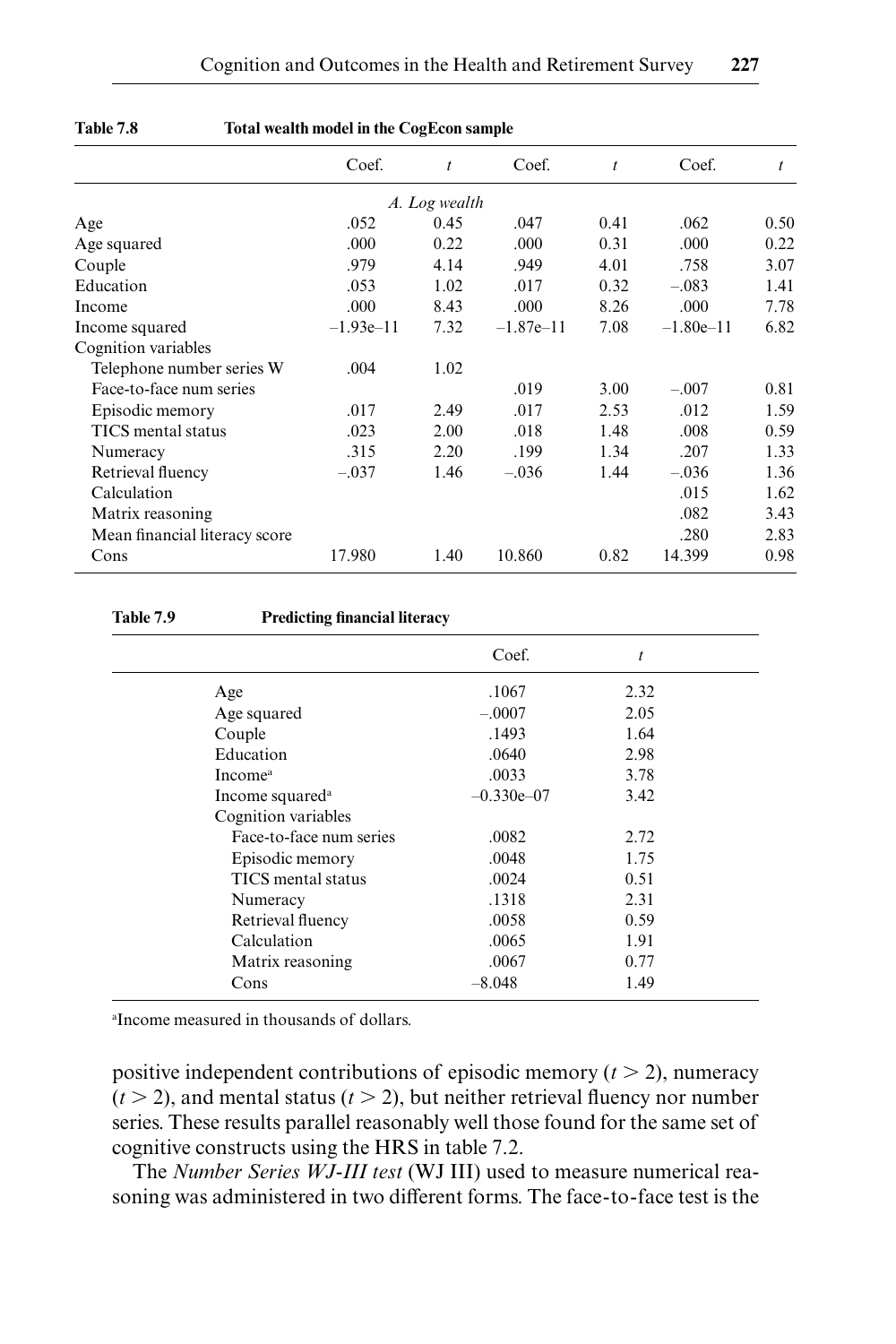standard WJ III forty- seven item version presented using standard WJ rules, with an expected internal consistency reliability of  $r_i > .95$  (Woodcock, McGrew, and Mather 2003). The telephone version is a much shorter adaptive form of the same test, where up to six items are presented in three to five minutes (McArdle 2008). The items chosen are selected based on prior performances on earlier items (i.e., harder items are selected if the participant has given correct answers earlier), with an expected internal consistency reliability of  $r_c > .85$ . In the CogEcon study (NGCS+HRS) the participants were administered the telephone test first and then administered the face-to face test in standard testing conditions from one to fourteen days later. After taking into account some expected differences due to time- lags, the average test-retest correlation was  $r_{tr} > 0.72$  (McArdle et al. 2009).

The second model in table 7.8 substitutes the longer (and more reliable) face-to-face number series test for the telephone version used in the first model. The face-to-face version of the number series score now offers a strong incremental prediction  $(t > 3)$ , and reduces—but does not eliminate—the estimated effects of *numeracy* and *episodic memory.*

In the third model of table 7.8 three new cognitive tests are added calculation, matrix reasoning, and mean financial literacy score. These tests are not currently available in the HRS. WJ-III Calculation is a test of math achievement measuring the ability to perform mathematical computations from Woodcock- Johnson Scales (Woodcock, McGrew, and Mather 2003) with an expected internal consistency reliability of  $r_i > .95$ . Initial items in calculation require an individual to write single numbers. The remaining items require a person to perform addition, subtraction, multiplication, division, and combinations of these basic operations, as well as some geometric, trigonometric, logarithmic, and calculus operations. The calculations involve negative numbers, percents, decimals, fractions, and whole numbers. Because calculations are presented in a traditional problem format in the test record form, the person is not required to make any decisions about what operations to use or what data to include. *Calculation* is similar to *numeracy* in intent in that they both attempt to measure aspects of Gc applied to numbers.

*WASI Matrix Reasoning* measures nonverbal fluid reasoning and general intellectual ability from the abbreviated form of the Weschler Adult Intelligence Scale (WAIS III, Wechsler 1997). These twenty items require participants to look at each set of symbols (arrayed in a vector or matrix) with one missing location, and then they are asked to fill in "the best option for the missing piece." The person is not asked or required to make any decisions about reasons why this choice is best. Given its use of abstract and spatial symbols, *matrix reasoning* can be thought of as a dimension of Gf.

*CogEcon Financial Literacy/Financial Sophistication* are twenty- four items (true/false and confidence). These measures signify the belief that these questions have more sensitivity at the "high" end of the scale (when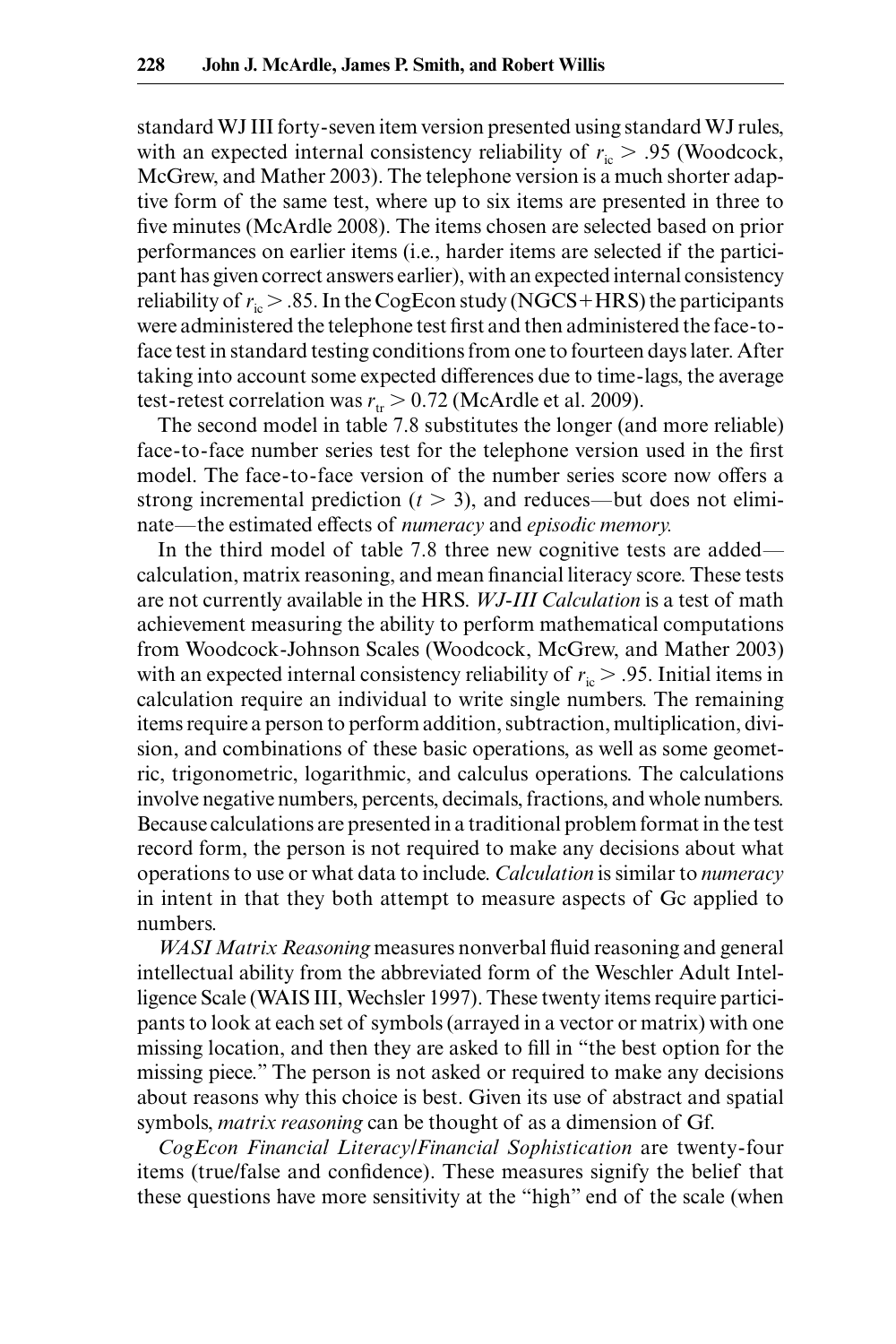compared to measures in HRS and many other surveys). These questions have two versions each, one which is "true" and one which is "false," but ask a very similar question. True/false measures of financial sophistication are on a scale ranging from 100 percent to 50 percent confidence that the statement is "false," and 50 percent to 100 percent confidence that the statement is "true." For example, the "true" version (Q17) is: "An investment advisor tells a 30- year- old couple that \$1,000 in an investment that pays a certain, constant interest rate would double in value to \$2,000 after 20 years. If so, that investment *would* be worth \$4,000 *in less than* 45 years." The "false" version reads: "An investment advisor tells a 30- year- old couple that \$1,000 in an investment that pays a certain, constant interest rate would double in value to \$2,000 after 20 years. If so, that investment *would not* be worth \$4,000 *for at least* 45 years." The italics are added to indicate parts of questions that differ. The respondent is instructed to decide whether the statement is "true" or "false," and to indicate their confidence in this answer.

In the third model in table 7.8, when these additional cognitive tests are added as predictions, matrix reasoning is the strongest independent predictor  $(t > 3)$ , and financial literacy is next  $(t > 2)$ , but the calculation test is not a statistically significant predictor. All statements about tests of significance must contain the caveat of relatively small sample sizes in CogEcon.

Including measures of financial literacy in models of wealth accumulation is a bit odd. Financial literacy is not manna from heaven enabling one to successfully navigate the complicated and dangerous waters of financial success. Those with more of an interest or opportunity to invest in financial markets have more of an incentive to invest in acquiring the knowledge of how to successfully operate in these markets or to become financially literate. This view argues that models in table 7.8 have it all wrong and that financial literacy is an outcome that should be studied. Table 7.9 does just that by predicting levels of financial literacy with the same set of personal attributes and set of cognitive variables discussed earlier.

Financial literacy increases with age and with income, but at a decreasing rate, and increases with years of schooling. All these predictive effects are statistically significant. Once again, intact mental status (the TICS score) and retrieval fluency appear to be aspects of cognition that are not related to financial decision making. In contrast, all aspects of cognition related to numerical ability—number series, numeracy, and calculation—are all strongly predictive of better financial literacy. These results point to one possible pathway through which cognitive ability related to numbers may promote wealth accumulation, making it easier to acquire relevant financial knowledge. It also suggests that we may be overcontrolling by including financial literacy in the models in table 7.8, as this may suppress the effects of cognition. The final model in table 7.8 removes the financial literacy variable. Estimated effects of both the number series and calculation are increased by its removal.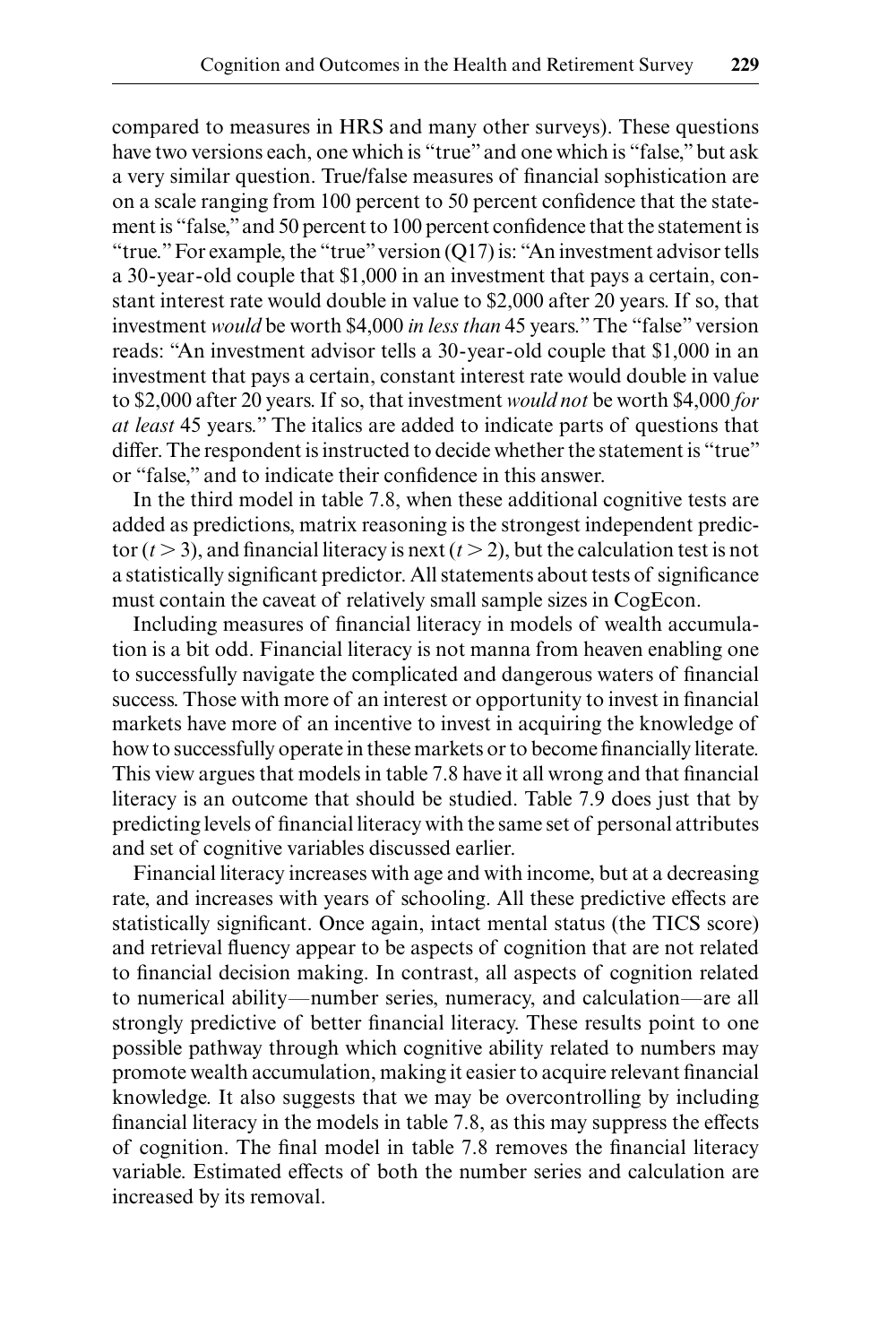These new results broadly highlight the fact that the individual cognition tests can add to the individual- level descriptive predictions of our basic understanding of differences in wealth. There appear to be independent benefits of having both higher financial literacy (i.e., Gc) and higher ability to reason in a nonquantitative fashion (i.e., Gf).

### **7.5 Conclusions**

Inclusion of individual cognitive measures in prediction of economic outcomes has turned out to be useful. While the importance and the pattern of effects needs to consider the specific sources of information (i.e., the entire HRS, individual modules, or CogEcon), these cognitive measures appear to meet minimal standards of being descriptively informative.

*Numeracy,* as measured by answers to three simple mathematical questions, is by far the most predictive of wealth among all cognitive variables in the HRS sample. This is thought by cognitive psychologists to be a direct measure of a specific and practical form of numerical knowledge (i.e., a form of *crystallized intelligence*). We found independent impacts that were statistically significant for all three financial outcomes. *Numeracy* had more of a problem maintaining statistical significance in the CogEcon sample when tested against other more complex and time intensive measures (*number series* and *calculation*) that in part attempt to measure similar things. Still, one has to be impressed with the ability of the three simple questions in the numeracy sequence to capture the core elements in predicting wealth accumulation.

The independent impact of *number series* has similar characteristics in its relationship to the financial outcomes, but these relationships are not as important with the strong qualification that there currently exists more limited data on this measure in the HRS. The number series is not simply a measure of numerical knowledge, but is a broader measure of numerical reasoning (i.e., an indicator of *fluid intelligence*), and this is not a pure indicator of the acquisition of wealth. The more complicated and time intensive measurement of number series in the face- to- face component of the CogEcon sample does considerably better in predicting wealth.

*Episodic memory* (or *word recall*) also appears to be related to the total and financial wealth holdings of the family. The remaining two cognitive measures—*mental status* and *retrieval fluency*—have very weak and erratic relationships with these financial outcomes. *Mental status* is statistically significant in only two of six cases and *retrieval fluency* in only one of six cases.<sup>6</sup>

Although these specific cognitive measures were useful in predictions of

<sup>6.</sup> Remember that retrieval fluency is only available in an experimental module in the 2006 wave, so that statistical significance is a more difficult hurdle for this variable.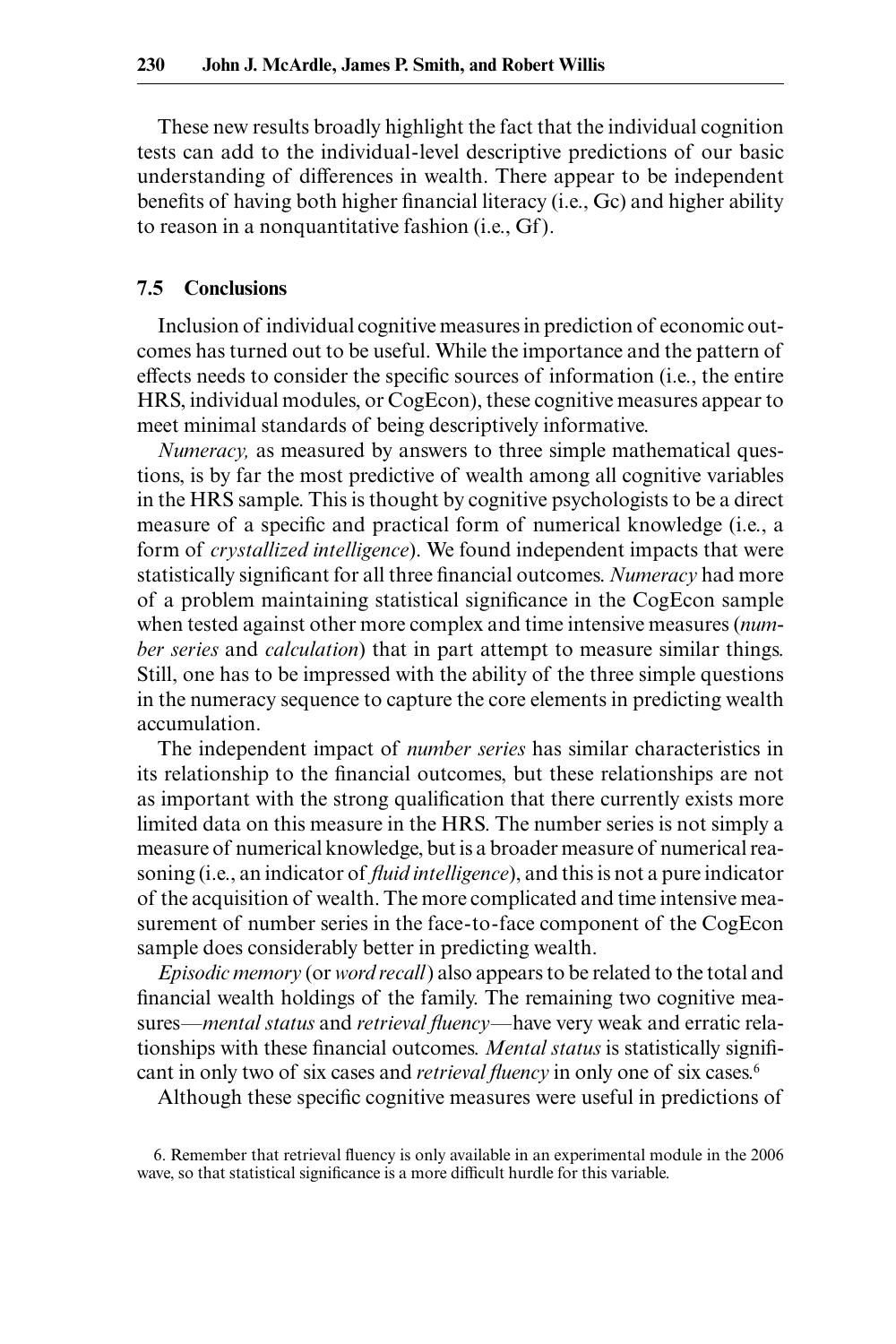measures of accumulated wealth, it is certainly possible that other financial outcomes will be better predicted by different indicators of cognitive functions. Additional analyses of HRS data and other data can be conducted using this basic approach, including cognitive speed measures, and all available cognitive measures for different outcomes.

The type of unabashedly exploratory and descriptive analysis in this chapter cannot establish causal pathways for these associations. There is no randomization in the cognitive ability of HRS respondents and one can easily think of correlates of these cognitive measures that may offer plausible reasons for these associations. Nor can it be easily dismissed that a history of lifetime interests and investments in the stock market, for example, could lead to improved numerical ability. Yet, the presence of these estimated effects of numeracy on total and financial wealth at lower wealth quartiles where levels of commitment of investors is relatively modest should caution at least against a purely reverse pathway from investments to cognitive ability. For some cognitive functions, such as numerical ability, the cognitive training of these skills seem to be readily attainable by most persons, and the returns seem high. At a minimum, the type of strong associations in descriptive analysis in this chapter is a signal that one may want to pursue studies that may offer more discriminating tests of whether these associations can be thought of as plausibly causal.

# **References**

- Banks, J., and Z. Oldfield. 2007. Understanding pensions: Cognitive function, numerical ability and retirement saving. *Fiscal Studies* 28 (2): 143–70.
- Benjamin, D. J., S. A. Brown, and J. M. Shapiro. 2006. Who is "behavioural"? Cognitive ability and anomalous preferences. Available at: http://ssrn.com/.
- Ben- Porath, Y. 1967. The production of human capital and the life cycle of earnings. *The Journal of Political Economy* 75 (4): 352–65.
- Cattell, R. B. 1987. The natural history of ability: Distribution and relation to sex and age. In *Intelligence: Its structure, growth, and action, Advances in Psychology* 35:206. New York: Elsevier Science.
- Conger, R. D., X. Ge, G. Elder, F. Lorenz, and R. Simons. 1994. Economic stress, coercive family process, and developmental problems of adolescents. *Child Development* 65:541–61.
- Cunha, F., and J. Heckman. 2007. The technology of skill formation. *American Economic Review* 97 (2): 31–47.
- Delevande, A., S. Rohwedder, and R. J. Willis. 2008. Preparation for retirement, financial literacy and cognitive resources. Michigan Retirement Research Center Working Paper no. 2008- 190.
- Elder, G. H., Jr. 1974. *Children of the Great Depression.* Chicago: University of Chicago Press.
- Farias, S. T., D. Mungas, B. R. Reed, D. Cahn- Weiner, W. Jagust, K. Baynes, and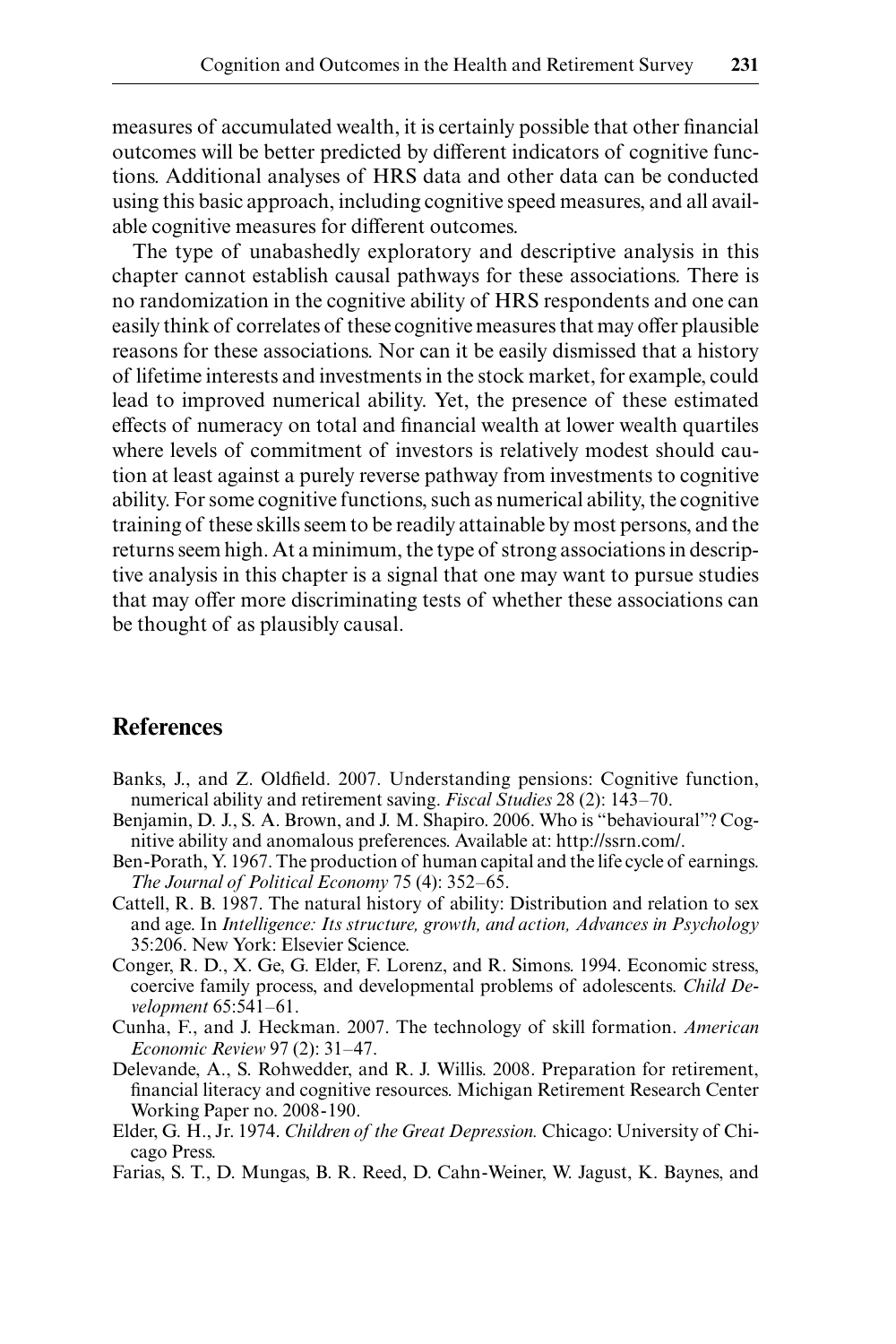C. DeCarli. 2008. The measurement of everyday cognition (ECog): Scale development and psychometric properties. *Neuropsychology* 22 (4): 531–44.

- Fisher, G. G., and F. Helppie. 2009. Cognitive economics survey study and data documentation. Survey Research Center, University of Michigan, January 9. Working Paper.
- Harden, K. P., E. Turkheimer, and J. C. Loehlin. 2007. Genotype by environment interaction in adolescents' cognitive aptitude. *Behavior Genetics* 37:273–83.
- Hershey, D. A., J. M. Jacobs- Lawson, J. J. McArdle, and F. Hamagami. 2007. Psychological foundations of financial planning. *Journal of Adult Development* 14:26–36.
- Herzog, A. R., and W. L. Rodgers. 1999. Cognitive performance measures in survey research on older adults. In *Aging, cognition, and self- reports,* ed. N. Schwarz, D. Park, B. Knauper, and S. Sudman, 327–40. Philadelphia, PA: Psychology Press.
- Herzog, A. R., and R. B. Wallace. 1997. Measures of cognitive functioning in the AHEAD study [Special Issue]. *Journal of Gerontology Series B: Psychological Sciences and Social Sciences 52B:*37–48.
- Horn, J. L., and J. J. McArdle. 2007. Understanding human intelligence since Spearman. In *Factor analysis at 100 years,* ed. R. Cudeck and R. MacCallum, 205–47. Mahwah, NJ: Lawrence Erlbaum Associates, Inc.
- Juster, F. T., and J. P. Smith. 1997. Improving the quality of economic data: Lessons from HRS and AHEAD. *Journal of the American Statistical Association* 92 (440): 1268–78.
- Juster, F. T., J. P. Smith, and F. Stafford. 1999. The measurement and structure of household wealth. *Labour Economics* 6 (2): 253–75.
- Lee, S., I. Kawachi, L. F. Berkman, and F. Grodstein. 2003. Education, other socioeconomic indicators, and cognitive function. *American Journal of Epidemiology* 157 (8): 712–20.
- McArdle, J. J. 2008. Latent variable modeling of longitudinal data. *Annual Review of Psychology* 60:577–605.
- McArdle, J. J., E. Ferrer- Caja, F. Hamagami, and R. W. Woodcock. 2002. Comparative longitudinal structural analyses of the growth and decline of multiple intellectual abilities over the life span. *Developmental Psychology* 38 (1): 115–42.
- McArdle, J. J., G. G. Fisher, and K. M. Kadlec. 2007. Latent variable analysis of age trends in tests of cognitive ability in the Health and Retirement Survey, 1992–2004. *Psychology and Aging* 22 (3): 525–45.
- McArdle, J. J., and R. W. Woodcock, (Eds.). 1998. *Human abilities in theory and practice.* Mahwah, NJ: Erlbaum.
- Ofstedal, M. B., G. G. Fisher, and A. R. Herzog. 2005. Documentation of cognitive functioning measures in the Health and Retirement Study. HRS Documentation Report DR-006, March.
- Parker, A. M., and B. Fischhoff. 2005. Decision- making competence: External validation through an individual- differences approach. *Journal of Behavioral Decision Making* 18: 1–27.
- Peters, E., D. Västfjäll, P. Slovic, C. K. Mertz, K. Mazzocco, and S. Dickert. 2006. Numeracy and decision making. *Psychological Science* 17: 407–13.
- Ramey, S. L., and G. P. Sackett, 2000. The early caregiving environment: Expanding views on nonparental care and cumulative life experiences. In *Handbook of developmental psychopathology (2nd ed.),* ed. A. J. Sameroff, M. Lewis, and S. M. Miller, 365–80. Dordrecht, Netherlands: Kluwer Academic Publishers.
- Rutter, M. 1985. Family and school influences on cognitive development. *Journal of Child Psychology and Psychiatry* 26:683–704.
- Smith, J. P. 1995. Racial and ethnic differences in wealth in the Health and Retirement Study. *Journal of Human Resources* 30 (December): S158–83.